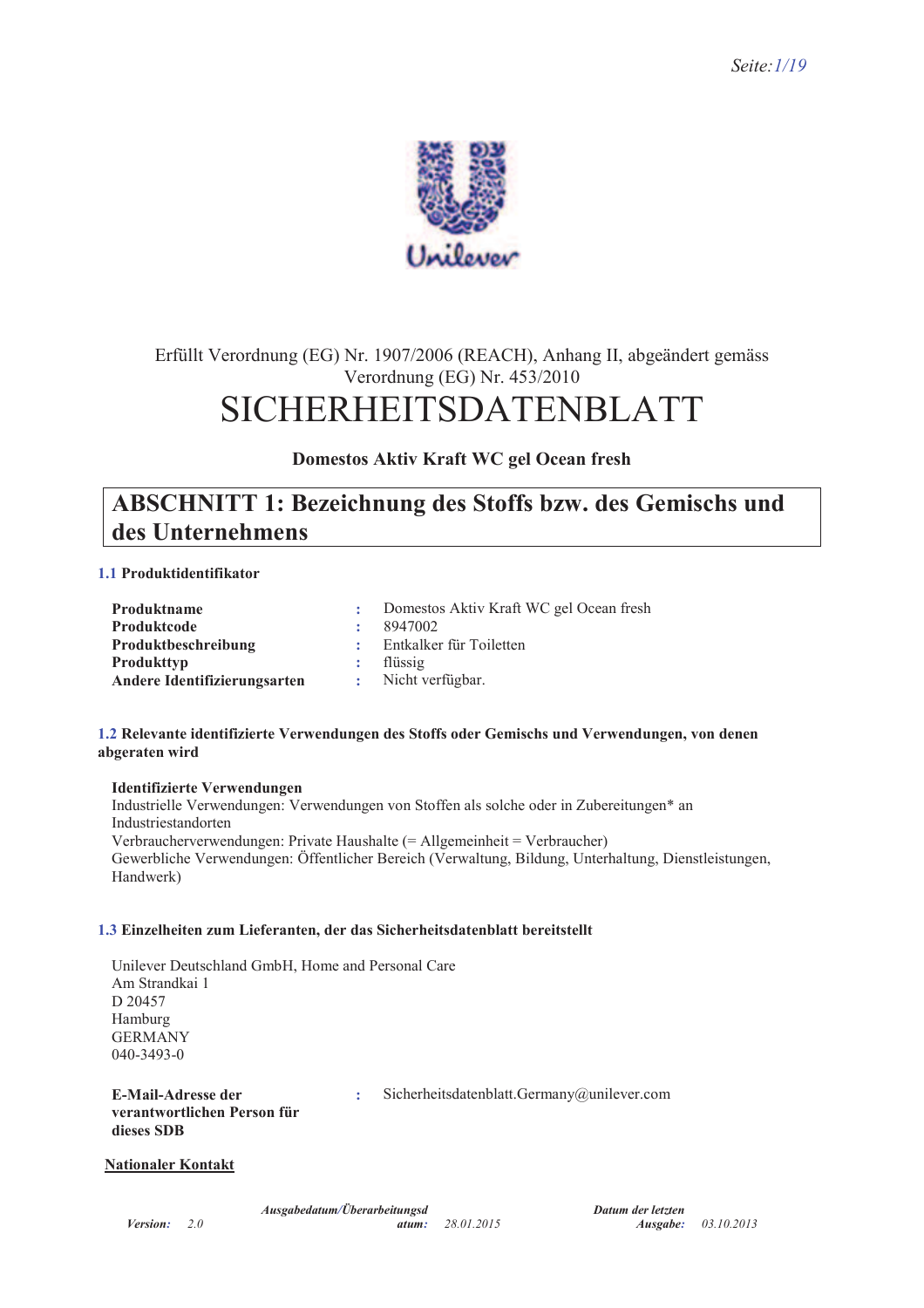Nicht verfügbar.

#### 1.4 Notrufnummer

# **Nationale Beratungsstelle/Giftzentrum**

| <b>Telefonnummer</b>       | $+49(0)6131-19240$ |
|----------------------------|--------------------|
| Lieferant                  |                    |
| <b>Telefonnummer</b>       | $040 - 3493 - 0$   |
| <b>Betriebszeiten</b>      |                    |
| Informationsbeschränkungen | Nicht verfügbar.   |

# **ABSCHNITT 2: Mögliche Gefahren**

### **2.1 Einstufung des Stoffs oder Gemischs**

| <b>Produktdefinition</b> |  | Gemisch |
|--------------------------|--|---------|
|--------------------------|--|---------|

### Einstufung gemäß der Verordnung (EG) Nr. 1272/2008 [CLP/GHS]

Met. Corr. 1 H290 Skin Corr./Irrit. 1 H314 Eye Dam./Irrit. 1 H318

| Das Produkt ist als gefährlich eingestuft gemäß der Verordnung (EG) 1272/2008 und deren Änderungen. |    |                                                                    |  |
|-----------------------------------------------------------------------------------------------------|----|--------------------------------------------------------------------|--|
| Inhaltsstoffe mit nicht bekannter                                                                   |    | Prozentwert der Bestandteile im Gemisch mit unbekannter Toxizität: |  |
| <b>Toxizität</b>                                                                                    |    | $0\%$                                                              |  |
| Inhaltsstoffe mit nicht bekannter                                                                   | ж. | Prozentwert der Bestandteile im Gemisch mit unbekannter            |  |
| Ökotoxizität                                                                                        |    | Gefährdung für die aquatische Umwelt: $0\%$                        |  |

#### **Einstufung gemäß der Richtlinie 1999/45/EG [Zubereitungsrichtlinie]**

Das Produkt ist gemäss Richtlinie 1999/45/EG und ihren Anhängen als gefährlich eingestuft.

**5:?@A2A:3** 3@ -

Siehe Abschnitt 16 für den vollständigen Wortlaut der oben angegebenen R- und H-Sätze. Siehe Abschnitt 11 für detailiertere Informationen zu gesundheitlichen Auswirkungen und Symptomen.

#### 2.2 Kennzeichnungselemente

| Gefahrenpiktogramme                   | $\ddot{\phantom{a}}$                  |                                                                                               |
|---------------------------------------|---------------------------------------|-----------------------------------------------------------------------------------------------|
| <b>Signalwort</b><br>Gefahrenhinweise | Gefahr<br>٠<br>٠<br>Augenschäden.     | Kann gegenüber Metallen korrosiv sein.<br>Verursacht schwere Verätzungen der Haut und schwere |
| Sicherheitshinweise                   |                                       |                                                                                               |
| <b>Allgemein</b>                      | ÷                                     | P102 Darf nicht in die Hände von Kindern gelangen.                                            |
| <b>Prävention</b>                     | P <sub>280</sub><br>÷                 | Schutzhandschuhe/Schutzkleidung/Augenschutz/Gesichtsschutz                                    |
| Version:<br>2.0                       | Ausgabedatum/Überarbeitungsd<br>atum: | Datum der letzten<br>28.01.2015<br>03.10.2013<br>Ausgabe:                                     |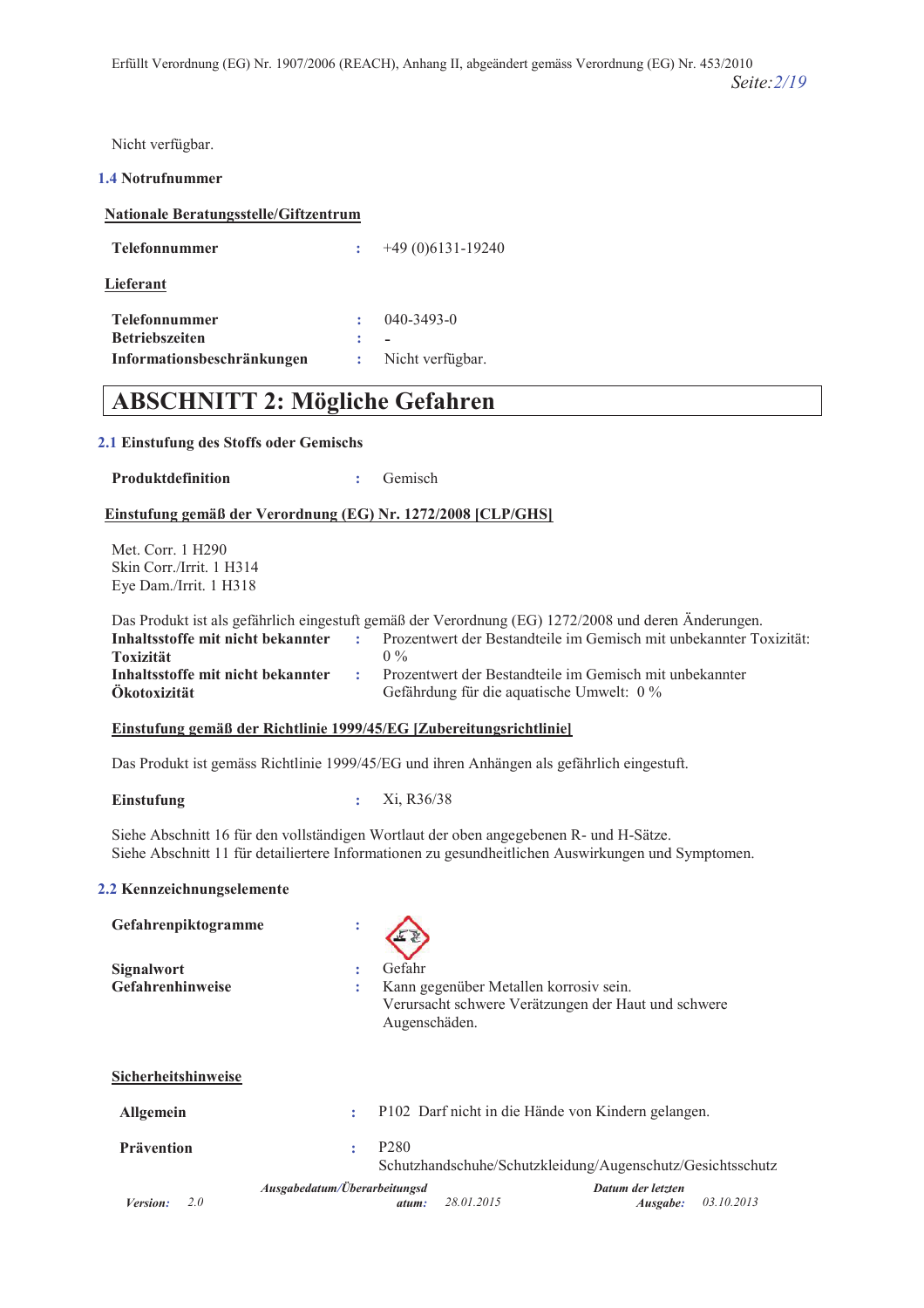|                                                                                                                                                               |    | tragen.<br>P273 Freisetzung in die Umwelt vermeiden.                                                                                                                                                                                                                                                                                                                                                                    |
|---------------------------------------------------------------------------------------------------------------------------------------------------------------|----|-------------------------------------------------------------------------------------------------------------------------------------------------------------------------------------------------------------------------------------------------------------------------------------------------------------------------------------------------------------------------------------------------------------------------|
| <b>Reaktion</b>                                                                                                                                               | ÷. | P303 BEI BERÜHRUNG MIT DER HAUT (oder dem Haar):<br>P361 Alle kontaminierten Kleidungsstücke sofort ausziehen.<br>P353 Haut mit Wasser abwaschen/duschen.<br>P305 BEI KONTAKT MIT DEN AUGEN:<br>P351 Einige Minuten lang behutsam mit Wasser ausspülen.<br>P338 Eventuell Vorhandene Kontaktlinsen nach Möglichkeit<br>entfernen. Weiter ausspülen.<br>P312 Bei Unwohlsein GIFTINFORMATIONSZENTRUM oder<br>Arzt anrufen |
| Lagerung                                                                                                                                                      | ÷  | Nicht anwendbar.                                                                                                                                                                                                                                                                                                                                                                                                        |
| <b>Entsorgung</b>                                                                                                                                             | ÷  | Nicht anwendbar.                                                                                                                                                                                                                                                                                                                                                                                                        |
| <b>R-Sätze</b>                                                                                                                                                | ÷  | Nicht anwendbar                                                                                                                                                                                                                                                                                                                                                                                                         |
| Gefährliche Inhaltsstoffe                                                                                                                                     | t  | Sulfamidsäure<br>Amin, Tallowalkyl, ethoxiliert 2EO                                                                                                                                                                                                                                                                                                                                                                     |
| Ergänzende<br>Kennzeichnungselemente                                                                                                                          | t  | Nicht anwendbar.                                                                                                                                                                                                                                                                                                                                                                                                        |
| Anhang XVII - Beschränkung<br>der Herstellung des<br>Inverkehrbringens und der<br>Verwendung bestimmter<br>gefährlicher Stoffe, Mischungen<br>und Erzeugnisse | ÷  | Nicht anwendbar.                                                                                                                                                                                                                                                                                                                                                                                                        |
| Spezielle Verpackungsanforderungen                                                                                                                            |    |                                                                                                                                                                                                                                                                                                                                                                                                                         |
| Mit kindergesicherten<br>Verschlüssen auszustattende<br><b>Behälter</b>                                                                                       | ÷  | Ja, trifft zu.                                                                                                                                                                                                                                                                                                                                                                                                          |
| <b>Tastbarer Warnhinweis</b>                                                                                                                                  | ÷  | Ja, trifft zu.                                                                                                                                                                                                                                                                                                                                                                                                          |
| 2.3 Sonstige Gefahren                                                                                                                                         |    |                                                                                                                                                                                                                                                                                                                                                                                                                         |
| Stoff erfüllt die Kriterien für<br>PBT gemäß der Verordnung<br>(EG) Nr. 1907/2006, Anhang<br>XIII                                                             | ÷  | Nicht anwendbar.                                                                                                                                                                                                                                                                                                                                                                                                        |
| Stoff erfüllt die Kriterien für<br>vPvB gemäß der Verordnung<br>(EG) Nr. 1907/2006, Anhang<br>XIII                                                            | ÷  | Nicht anwendbar.                                                                                                                                                                                                                                                                                                                                                                                                        |
| Andere Gefahren, die zu keiner<br>Einstufung führen                                                                                                           | ÷  | Keine bekannt.                                                                                                                                                                                                                                                                                                                                                                                                          |

# **ABSCHNITT 3: Zusammensetzung/Angaben zu Bestandteilen**

**\$toff/Zubereitung : Gemisch**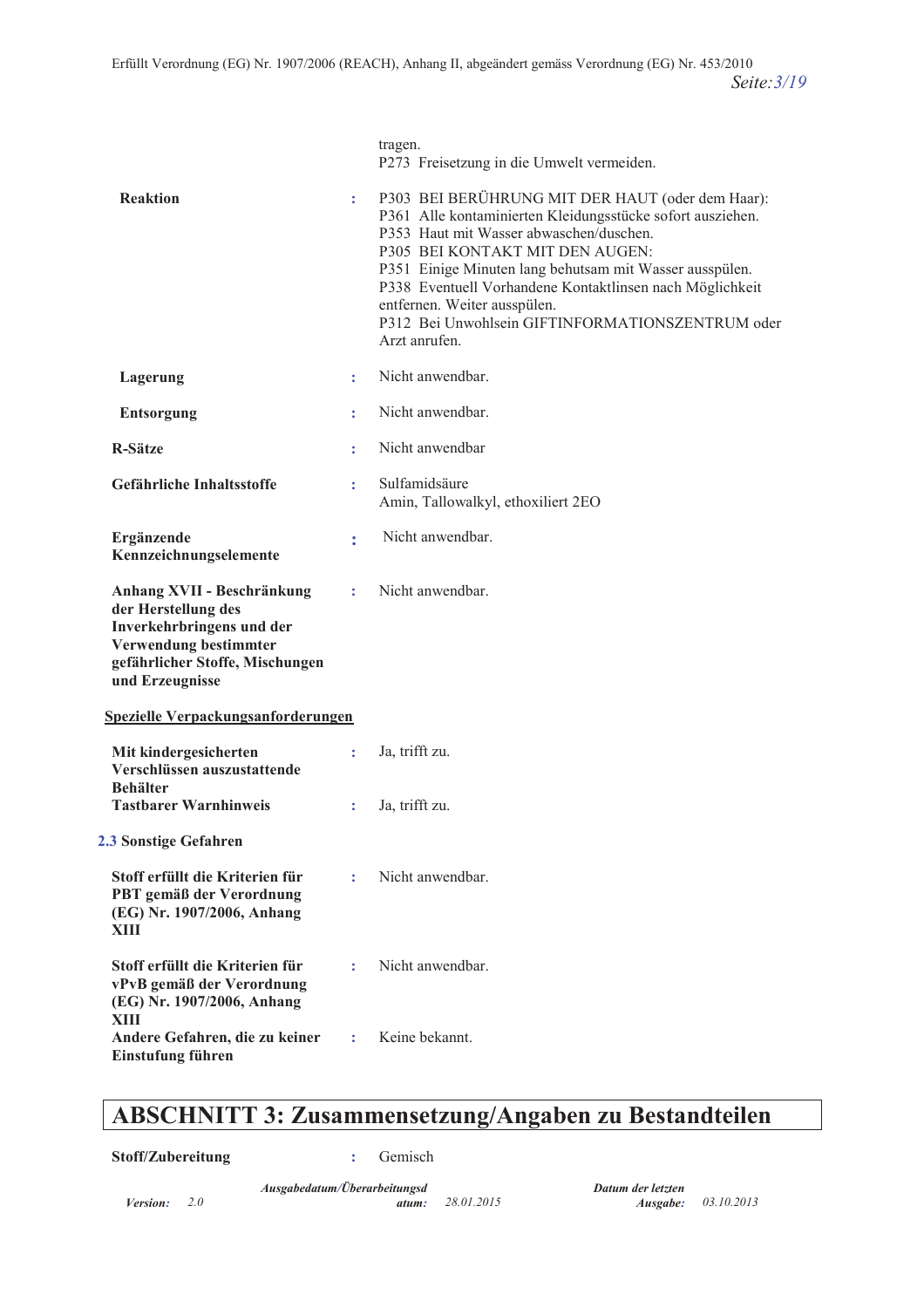| Name des Produkts /                   |                                                                                     |                    | <b>Einstufung</b>                 |                                                                                                                                                                                                                                                                                                                                                                                           |            |
|---------------------------------------|-------------------------------------------------------------------------------------|--------------------|-----------------------------------|-------------------------------------------------------------------------------------------------------------------------------------------------------------------------------------------------------------------------------------------------------------------------------------------------------------------------------------------------------------------------------------------|------------|
| <b>Inhaltsstoffs</b>                  | <b>Identifikatoren</b>                                                              | $\frac{0}{0}$      | 67/548/EWG                        | Verordnung (EG) Nr.<br>1272/2008 [CLP]                                                                                                                                                                                                                                                                                                                                                    | <b>Typ</b> |
| Sulfamidsäure                         | <b>RRN</b> : 01-<br>2119846728-23<br>EG:<br>CAS: 5329-14-6<br>Verzeichnis:          | $>=2.5 -$<br>$<$ 5 | Xi; R36/38<br>R52 R53             | Skin Corr./Irrit. 2, H315<br>Eye Dam./Irrit. 2, H319<br>Aquatic Chronic 3, H412                                                                                                                                                                                                                                                                                                           | $[1]$      |
| Wasserstoffperoxid                    | <b>RRN</b> : 01-<br>2119485845-22<br>EG:231-765-0<br>CAS: 7722-84-1<br>Verzeichnis: | $0 - 5$            | O: R8<br>R <sub>5</sub><br>C; R35 | Ox. Liq. 1, H271<br>70 - 100 $\%$<br>Acute Tox. 4, H302<br>Skin Corr./Irrit. 1A,<br>H314<br>$70 - 100 \%$<br>Acute Tox. 4, H332<br>Ox. Liq. 2, H272<br>$50 - 70 \%$<br>Skin Corr./Irrit. 1B,<br>H314<br>$50 - 70%$<br>Eye Dam./Irrit. 1, H318<br>$8 - 50\%$<br>Eye Dam./Irrit. 2, H319<br>$5 - 8 \%$<br>Skin Corr./Irrit. 2, H315<br>$35 - 50 \%$<br><b>STOT SE 3, H335</b><br>35 - 100 % | $[1][2]$   |
| Amin, Tallowalkyl,<br>ethoxiliert 2EO | EG:291-276-3<br>CAS: 61791-26-<br>$\overline{2}$<br>Verzeichnis:                    | $>=1-$<br>$<$ 5    | C; R34 N; R50                     | Skin Corr./Irrit. 1B,<br>H314<br>Aquatic Acute 1, H400<br>M:10                                                                                                                                                                                                                                                                                                                            | $[1]$      |

Typ

[1] Stoff eingestuft als gesundheitsgefährdend oder umweltgefährlich

[2] Stoff mit einem Arbeitsplatzgrenzwert

[3] Stoff erfüllt die Kriterien für PBT gemäß der Verordnung (EG) Nr. 1907/2006, Anhang XIII

[4] Stoff erfüllt die Kriterien für vPvB gemäß der Verordnung (EG) Nr. 1907/2006. Anhang XIII

[5] Ähnlich besorgniserregender Stoff

Siehe Abschnitt 16 für den vollständigen Wortlaut der oben angegebenen R- und H-Sätze.

Es sind keine zusätzliche Inhaltsstoffe vorhanden, die nach dem aktuellen Wissenstand des Lieferanten in den zutreffenden Konzentrationen als gesundheits- oder umweltschädlich eingestuft sind und daher in diesem Abschnitt angegeben werden müssten.

Die Grenzwerte für die Exposition am Arbeitsplatz sind, wenn verfügbar, in Abschnitt 8

wiedergegeben. Aus Gründen des Rezepturgeheimnisses werden die Inhaltsstoffe im Abschnitt 3 in Bandbreiten angegeben. Die Bandbreiten geben nicht die möglichen Schwankungen in der Rezepturzusammensetzung wieder, sondern dienen dazu die Information über die exakten Inhaltsstoffmengen zu schützen, die wir als unser Firmeneigentum betrachten. Die Klassifizierung in den Abschnitten 2 und 15 bezieht sich auf die exakte Zusammensetzung der Formulierung.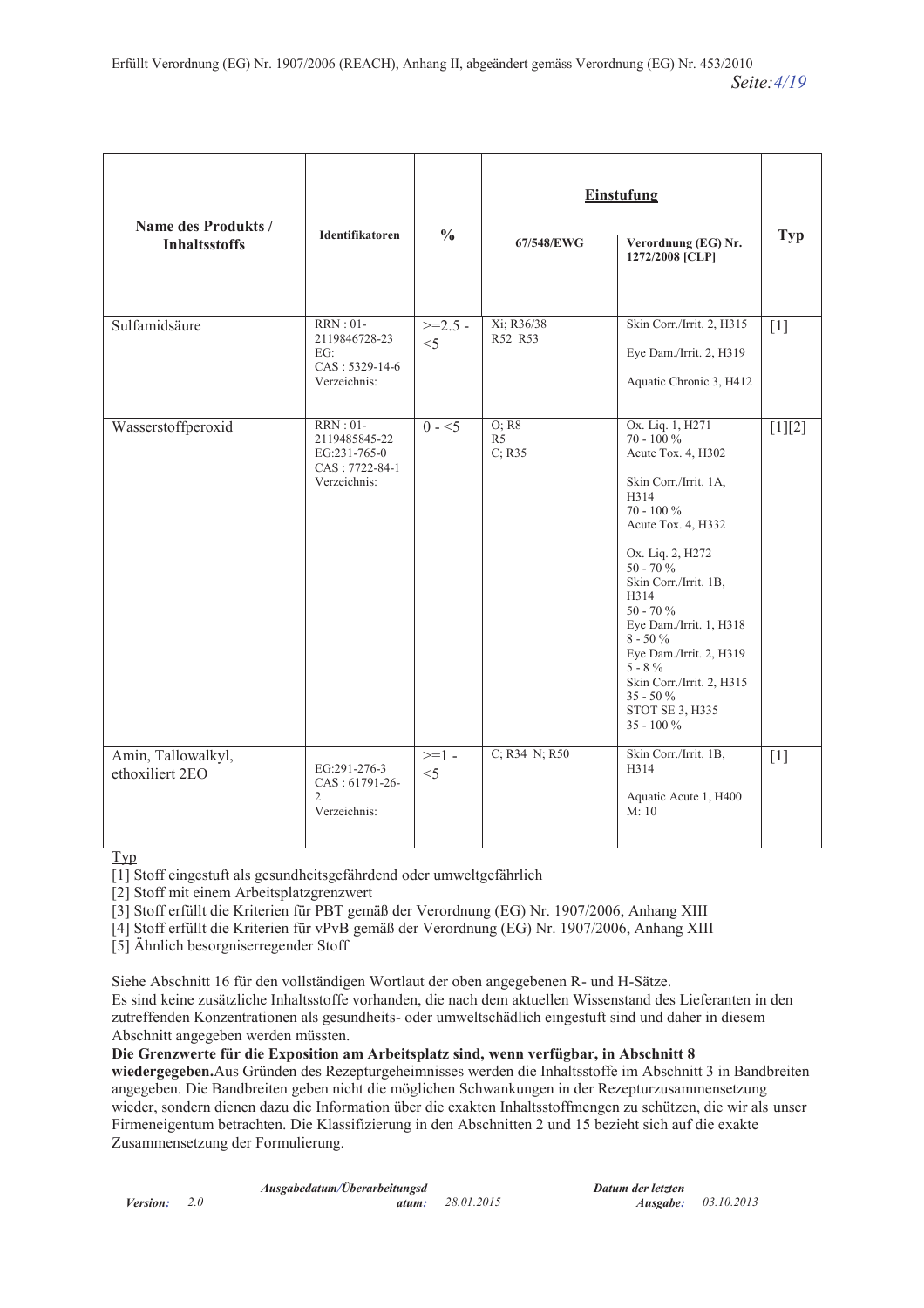\* Ausnahme gemäß Art. 2 (7) und Anhang V der REACH-VO; Ausgangsstoffe der ionischen Mischung sind registriert, sofern erforderlich.

# **ABSCHNITT 4: Erste-Hilfe-Maßnahmen**

## 4.1 Beschreibung der Erste-Hilfe-Maßnahmen

| Augenkontakt                 |   | Sofort einen Arzt verständigen. Sofort Giftinformationszentrum oder<br>einen Arzt anrufen. Augen sofort mit reichlich Wasser spülen und<br>gelegentlich die oberen und unteren Augenlider anheben. Auf<br>Kontaktlinsen prüfen und falls vorhanden entfernen. Mindestens 10<br>Minuten lang ständig spülen. Verätzungen müssen sofort von einem<br>Arzt behandelt werden.                                                                                                                                                                                                                                                                                                                                                                                                                                                                                                                                                                                                                                                                                           |
|------------------------------|---|---------------------------------------------------------------------------------------------------------------------------------------------------------------------------------------------------------------------------------------------------------------------------------------------------------------------------------------------------------------------------------------------------------------------------------------------------------------------------------------------------------------------------------------------------------------------------------------------------------------------------------------------------------------------------------------------------------------------------------------------------------------------------------------------------------------------------------------------------------------------------------------------------------------------------------------------------------------------------------------------------------------------------------------------------------------------|
| <b>Einatmen</b>              | ÷ | Sofort einen Arzt verständigen. Sofort Giftinformationszentrum oder<br>einen Arzt anrufen. Die betroffene Person an die frische Luft bringen<br>und in einer Position ruhigstellen, die das Atmen erleichtert. Bei<br>Verdacht, dass immer noch Dämpfe vorhanden sind, muss der Retter<br>eine geeignete Atmemschutzmaske oder ein umluftunabhängiges<br>Atemschutzgerät tragen. Bei nicht vorhandener oder unregelmäßiger<br>Atmung oder beim Auftreten eines Atemstillstands ist durch<br>ausgebildetes Personal eine künstliche Beatmung oder<br>Sauerstoffgabe einzuleiten. Für die Erste Hilfe leistende Person kann<br>es gefährlich sein, eine Mund-zu-Mund-Beatmung durchzuführen.<br>Bei Bewusstlosigkeit in stabile Seitenlage bringen und sofort<br>ärztliche Hilfe hinzuziehen. Atemwege offen halten. Eng anliegende<br>Kleidungsstücke (z. B. Kragen, Krawatte, Gürtel oder Bund) lockern.                                                                                                                                                            |
| Hautkontakt                  | ÷ | Sofort einen Arzt verständigen. Sofort Giftinformationszentrum oder<br>einen Arzt anrufen. Kontaminierte Haut mit Seife und Wasser<br>waschen. Verschmutzte Kleidung und Schuhe ausziehen. Waschen<br>Sie verunreinigte Kleidung gründlich mit Wasser, bevor Sie sie<br>ausziehen oder tragen Sie Handschuhe dabei. Mindestens 10 Minuten<br>lang ständig spülen. Verätzungen müssen sofort von einem Arzt<br>behandelt werden. Kleidung vor erneutem Tragen waschen. Schuhe<br>vor der Wiederverwendung gründlich reinigen.                                                                                                                                                                                                                                                                                                                                                                                                                                                                                                                                        |
| Verschlucken                 | t | Sofort einen Arzt verständigen. Sofort Giftinformationszentrum oder<br>einen Arzt anrufen. Den Mund mit Wasser ausspülen. Gebißprothese<br>falls vorhanden entfernen. Die betroffene Person an die frische Luft<br>bringen und in einer Position ruhigstellen, die das Atmen erleichtert.<br>Wurde der Stoff verschluckt und ist die betroffene Person bei<br>Bewusstsein, kleine Mengen Wasser zu trinken geben. Bei Übelkeit<br>nicht weiter trinken lassen, da Erbrechen gefährlich sein kann. Kein<br>Erbrechen herbeiführen außer bei ausdrücklicher Anweisung durch<br>medizinisches Personal. Sollte Erbrechen eintreten, den Kopf tief<br>halten, damit das Erbrochene nicht in die Lungen eindringt.<br>Verätzungen müssen sofort von einem Arzt behandelt werden.<br>Niemals einer bewußtlosen Person etwas durch den Mund<br>verabreichen. Bei Bewusstlosigkeit in stabile Seitenlage bringen und<br>sofort ärztliche Hilfe hinzuziehen. Atemwege offen halten. Eng<br>anliegende Kleidungsstücke (z. B. Kragen, Krawatte, Gürtel oder<br>Bund) lockern. |
| <b>Schutz der Ersthelfer</b> | t | Es sollen keine Maßnahmen ergriffen werden, die mit persönlichem<br>Risiko einhergehen oder nicht ausreichend trainiert wurden. Bei<br>Verdacht, dass immer noch Dämpfe vorhanden sind, muss der Retter<br>eine geeignete Atmemschutzmaske oder ein umluftunabhängiges<br>Atemschutzgerät tragen. Für die Erste Hilfe leistende Person kann es<br>gefährlich sein, eine Mund-zu-Mund-Beatmung durchzuführen.<br>Waschen Sie verunreinigte Kleidung gründlich mit Wasser, bevor                                                                                                                                                                                                                                                                                                                                                                                                                                                                                                                                                                                      |

Ausgabedatum/Überarbeitungsd Datum der letzten *Version:*  $2.0$ 28.01.2015 03.10.2013 atum: Ausgabe: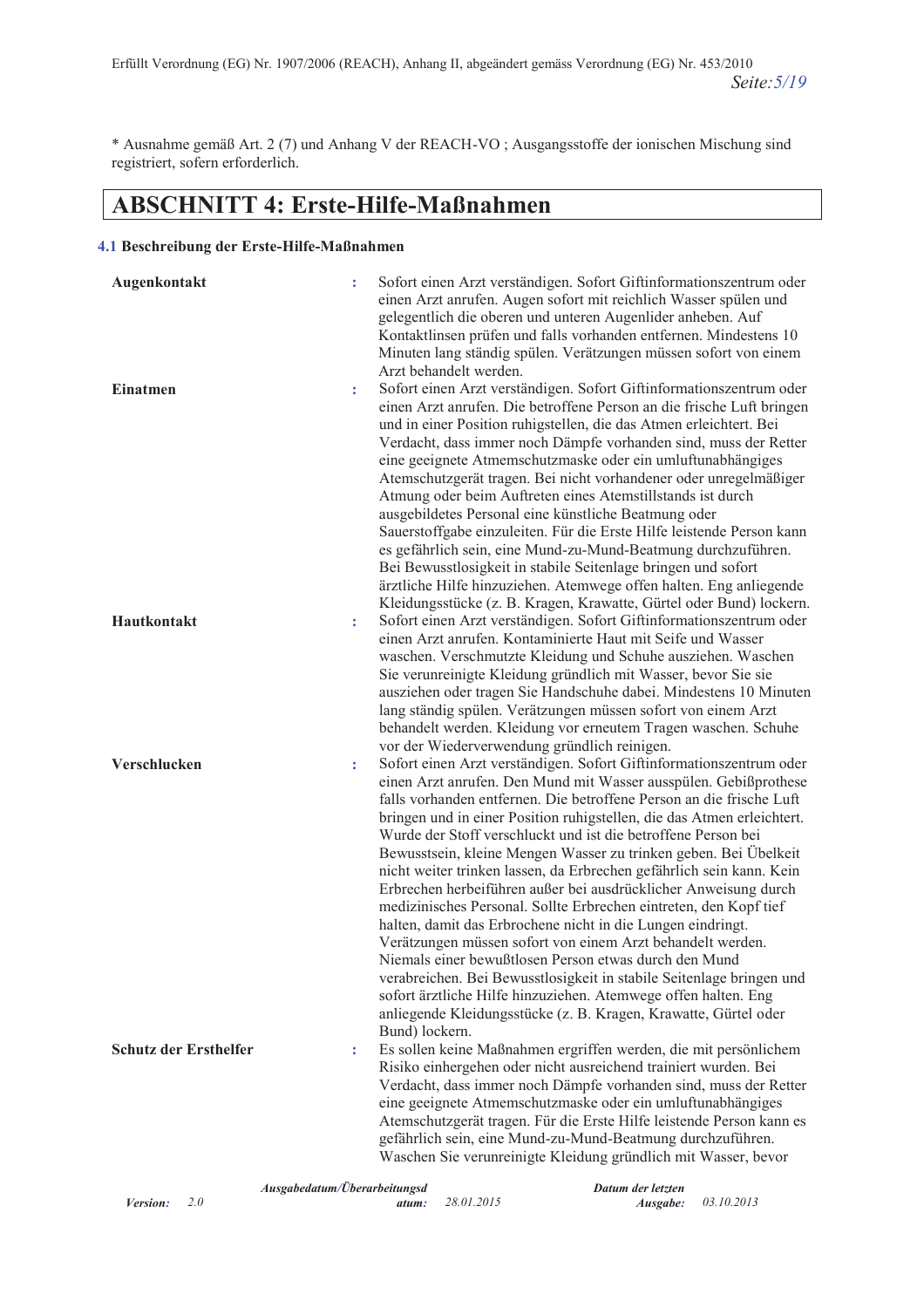Sie sie ausziehen oder tragen Sie Handschuhe dabei.

### **4.2 Wichtigste akute oder verzögert auftretende Symptome und Wirkungen**

### **Mögliche akute Auswirkungen auf die Gesundheit**

| Augenkontakt<br><b>Einatmen</b><br>Hautkontakt<br>Verschlucken<br><b>Zeichen/Symptome von Überexposition</b> | ÷<br>÷<br>÷ | Verursacht schwere Augenschäden.<br>Kann die Atemwege reizen.<br>Verursacht schwere Verätzungen.<br>Kann Verätzungen an Mund, Rachen oder Magen verursachen. |
|--------------------------------------------------------------------------------------------------------------|-------------|--------------------------------------------------------------------------------------------------------------------------------------------------------------|
| Augenkontakt                                                                                                 | ÷           | Zu den Symptomen können gehören:<br>Schmerzen<br>Tränenfluss<br>Rötung                                                                                       |
| <b>Einatmen</b>                                                                                              | ÷           | Keine spezifischen Daten.                                                                                                                                    |
| <b>Hautkontakt</b>                                                                                           | ÷           | Zu den Symptomen können gehören:<br>Schmerzen oder Reizung<br>Rötung<br>Es kann Blasenbildung auftreten                                                      |
| <b>Verschlucken</b>                                                                                          | ÷           | Zu den Symptomen können gehören:<br>Magenschmerzen                                                                                                           |

#### 4.3 Hinweise auf ärztliche Soforthilfe oder Spezialbehandlung

| Hinweise für den Arzt         | Symptomatisch behandeln. Bei Verschlucken oder Inhalieren                             |
|-------------------------------|---------------------------------------------------------------------------------------|
|                               | größerer Mengen sofort den Spezialisten der<br>Giftinformationszentrale kontaktieren. |
| <b>Besondere Behandlungen</b> | Keine besondere Behandlung.                                                           |

# **ABSCHNITT 5: Maßnahmen zur Brandbekämpfung**

#### **5.1 Löschmittel**

| Geeignete Löschmittel   | Ein Löschmittel verwenden, welches auch für angrenzende Feuer |
|-------------------------|---------------------------------------------------------------|
|                         | geeignet ist.                                                 |
| Ungeeignete Löschmittel | Keine bekannt.                                                |

#### **5.2 Besondere vom Stoff oder Gemisch ausgehende Gefahren**

| Gefahren, die von dem Stoff oder | Bei Erwärmung oder Feuer tritt ein Druckanstieg auf, und der |
|----------------------------------|--------------------------------------------------------------|
| der Mischung ausgehen            | Behälter kann platzen.                                       |
| <b>Gefährliche thermische</b>    | : Keine spezifischen Daten.                                  |
| Zersetzungsprodukte              |                                                              |

#### **5.3 Hinweise für die Brandbekämpfung**

| Spezielle Schutzmassnahmen für | Im Brandfall den Ort des Geschehens umgehend abriegeln und alle |
|--------------------------------|-----------------------------------------------------------------|
| Feuerwehrleute                 | Personen aus dem Gefahrenbereich evakuieren. Es sollen keine    |
|                                | Maßnahmen ergriffen werden, die mit persönlichem Risiko         |

|                       | Ausgabedatum/Überarbeitungsd |                  | Datum der letzten |                            |
|-----------------------|------------------------------|------------------|-------------------|----------------------------|
| <i>Version:</i> $2.0$ |                              | atum: 28.01.2015 |                   | <b>Ausgabe:</b> 03.10.2013 |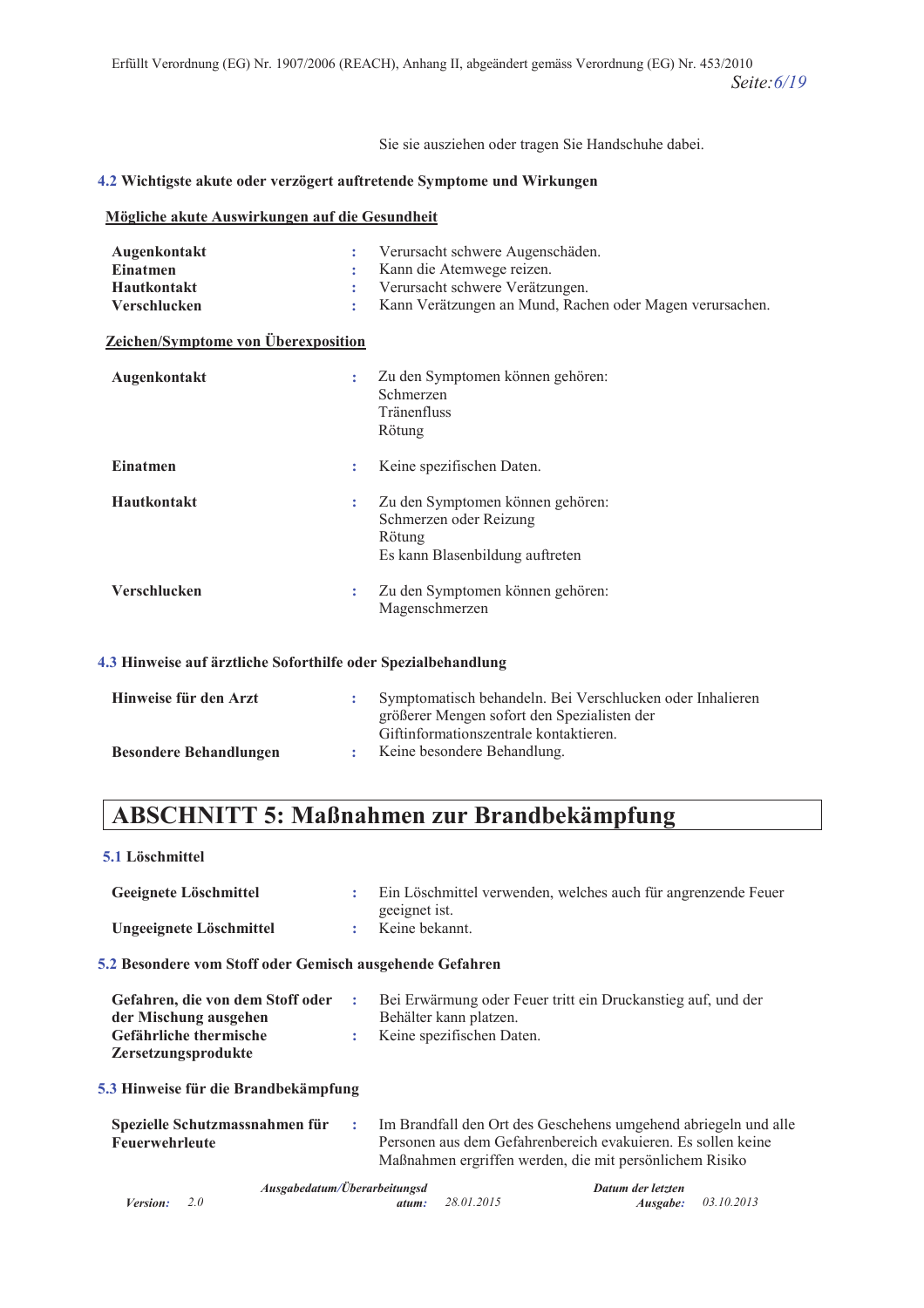|                                | einhergehen oder nicht ausreichend trainiert wurden.             |
|--------------------------------|------------------------------------------------------------------|
| Besondere Schutzausrüstung bei | Feuerwehrleute sollten angemessene Schutzkleidung und            |
| der Brandbekämpfung            | umluftunabhängige Atemgeräte mit vollem Gesichtsschutz tragen,   |
|                                | die im Überdruckmodus betrieben werden. Kleidung für             |
|                                | Feuerwehrleute (einschließlich Helm, Schutzstiefel und           |
|                                | Schutzhandschuhe), die die Europäische Norm EN 469 einhält, gibt |
|                                | einen Grundschutz bei Unfällen mit Chemikalien.                  |
| Zusätzliche Informationen      | Nicht verfügbar.                                                 |

# **ABSCHNITT 6: Maßnahmen bei unbeabsichtigter Freisetzung**

#### 6.1 Personenbezogene Vorsichtsmaßnahmen, Schutzausrüstungen und in Notfällen anzuwendende Verfahren

| Nicht für Notfälle geschultes<br><b>Personal</b> | ÷ | Es sollen keine Maßnahmen ergriffen werden, die mit persönlichem<br>Risiko einhergehen oder nicht ausreichend trainiert wurden.<br>Umgebung evakuieren. Nicht benötigtem und ungeschütztem<br>Personal den Zugang verwehren. Verschüttete Substanz nicht<br>berühren oder betreten. Dampf oder Nebel nicht einatmen. Für<br>ausreichende Lüftung sorgen. Bei unzureichender Lüftung<br>Atemschutzgerät tragen. Geeignete persönliche Schutzausrüstung<br>anlegen.                                                                                                                                                                                                       |
|--------------------------------------------------|---|-------------------------------------------------------------------------------------------------------------------------------------------------------------------------------------------------------------------------------------------------------------------------------------------------------------------------------------------------------------------------------------------------------------------------------------------------------------------------------------------------------------------------------------------------------------------------------------------------------------------------------------------------------------------------|
| Einsatzkräfte                                    | ÷ | Falls für den Umgang mit der Verschüttung Spezialkleidung benötigt<br>wird, ist Abschnitt 8 zu geeigneten und ungeeigneten Materialien zu<br>beachten. Siehe auch Informationen in "Für Personen, die keine<br>Rettungskräfte sind".                                                                                                                                                                                                                                                                                                                                                                                                                                    |
| 6.2 Umweltschutzmaßnahmen                        | ÷ | Vermeiden Sie die Verbreitung und das Abfließen von freigesetztem<br>Material sowie den Kontakt mit dem Erdreich, Gewässern, Abflüssen<br>und Abwasserleitungen. Die zuständigen Stellen benachrichtigen,<br>wenn durch das Produkt Umweltbelastung verursacht wurde<br>(Abwassersysteme, Oberflächengewässer, Boden oder<br>Luft). Vermeiden Sie die Verbreitung und das Abfließen von<br>freigesetztem Material sowie den Kontakt mit dem Erdreich,<br>Gewässern, Abflüssen und Abwasserleitungen. Die zuständigen<br>Stellen benachrichtigen, wenn durch das Produkt Umweltbelastung<br>verursacht wurde (Abwassersysteme, Oberflächengewässer, Boden<br>oder Luft). |

## 6.3 Methoden und Material für Rückhaltung und Reinigung

| <b>Kleine freigesetzte Menge</b> | ÷ | Undichtigkeit beseitigen, wenn gefahrlos möglich. Behälter aus dem<br>Austrittsbereich entfernen. Mit Wasser verdünnen und aufwischen,<br>falls wasserlöslich. Alternativ, oder falls wasserunlöslich, mit einem<br>inerten trockenen Material absorbieren und in einen geeigneten<br>Abfallbehälter geben. Verschüttete Mengen aufnehmen, um<br>Materialschäden zu vermeiden. Über ein anerkanntes<br>Abfallbeseitigungsunternehmen entsorgen.                                                                                                                                                                    |
|----------------------------------|---|--------------------------------------------------------------------------------------------------------------------------------------------------------------------------------------------------------------------------------------------------------------------------------------------------------------------------------------------------------------------------------------------------------------------------------------------------------------------------------------------------------------------------------------------------------------------------------------------------------------------|
| <b>Grosse freigesetzte Menge</b> | ÷ | Undichtigkeit beseitigen, wenn gefahrlos möglich. Behälter aus dem<br>Austrittsbereich entfernen. Verschüttete Mengen aufnehmen, um<br>Materialschäden zu vermeiden. Sich der Freisetzung mit dem Wind<br>nähern. Eintritt in Kanalisation, Gewässer, Keller oder geschlossene<br>Bereiche vermeiden. Ausgetretenes Material in eine<br>Abwasserbehandlungsanlage spülen oder folgendermaßen vorgehen.<br>Ausgetretenes Material mit unbrennbarem Aufsaugmittel (z.B. Sand,<br>Erde, Vermiculite, Kieselgur) eingrenzen und zur Entsorgung nach<br>den örtlichen Bestimmungen in einen dafür vorgesehenen Behälter |

|                       | Ausgabedatum/Überarbeitungsd |                         | Datum der letzten          |  |
|-----------------------|------------------------------|-------------------------|----------------------------|--|
| <i>Version:</i> $2.0$ |                              | <b>atum:</b> 28.01.2015 | <b>Ausgabe:</b> 03.10.2013 |  |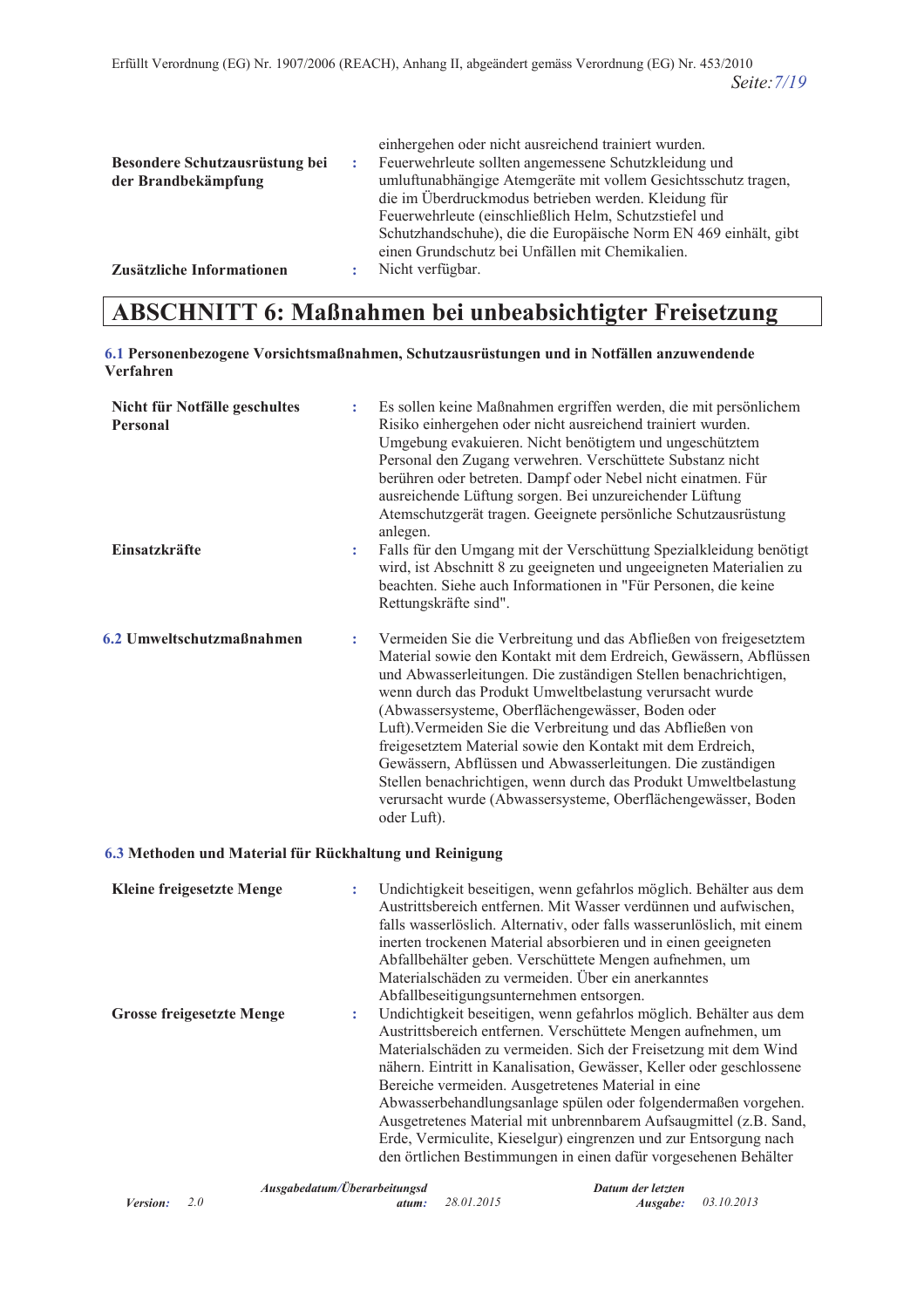|                                   | geben. Ausgetretenes Material kann mit Natriumkarbonat,<br>Natriumbikarbonat oder Natriumhydroxid neutralisiert werden. Über<br>ein anerkanntes Abfallbeseitigungsunternehmen entsorgen.<br>Verschmutzte Absorptionsmittel können genauso gefährlich sein, wie<br>das freigesetzte Material. |
|-----------------------------------|----------------------------------------------------------------------------------------------------------------------------------------------------------------------------------------------------------------------------------------------------------------------------------------------|
| 6.4 Verweis auf andere Abschnitte | Siehe Abschnitt 1 für Kontaktinformationen im Notfall.<br>Siehe Abschnitt 8 für Informationen bezüglich geeigneter<br>persönlicher Schutzausrüstung.<br>Siehe Abschnitt 13 für weitere Angaben zur Abfallbehandlung.                                                                         |

# **ABSCHNITT 7: Handhabung und Lagerung**

Die Informationen in diesem Abschnitt enthalten allgemeine Ratschläge und Anleitungen. Die Liste der Identifizierten Verwendungen in Abschnitt 1 sollte für jede anwendungsspezifische Information im Expositionsszenario/Expositionsszenarien hinzugezogen werden.

### **7.1 Schutzmaßnahmen zur sicheren Handhabung**

| Schutzmaßnahmen           |   | Geeignete Schutzausrüstung anlegen (siehe Abschnitt 8). Nicht in die  |
|---------------------------|---|-----------------------------------------------------------------------|
|                           |   | Augen oder auf die Haut oder auf die Kleidung geraten lassen.         |
|                           |   | Dampf oder Nebel nicht einatmen. Nicht einnehmen. Wenn das            |
|                           |   | Material bei normalem Gebrauch eine Gefahr für die Atemwege           |
|                           |   | darstellt, nur bei ausreichender Belüftung verwenden oder einen       |
|                           |   | geeigneten Atemschutz tragen. Im Originalbehälter oder einem          |
|                           |   | zugelassenen Ersatzbehälter aufbewahren, der aus einem                |
|                           |   | kompatiblen Material gefertigt wurde. Bei Nichtgebrauch fest          |
|                           |   | geschlossen halten. Von Laugen fernhalten. Leere Behälter enthalten   |
|                           |   | Produktrückstände und können gefährlich sein. Behälter nicht          |
|                           |   | wiederverwenden. Verschüttete Mengen aufnehmen, um                    |
|                           |   | Materialschäden zu vermeiden.                                         |
| Ratschlag zur allgemeinen | ÷ | Das Essen, Trinken und Rauchen ist in Bereichen, in denen diese       |
| Arbeitshygiene            |   | Substanz verwendet, gelagert oder verarbeitet wird, zu verbieten. Die |
|                           |   | mit der Substanz umgehenden Personen müssen sich vor dem Essen,       |
|                           |   | Trinken oder Rauchen die Hände und das Gesicht waschen.               |
|                           |   | Kontaminierte Kleidung und Schutzausrüstung vor dem Betreten des      |
|                           |   | Essbereichs entfernen. Siehe Abschnitt 8 für weitere Angaben zu       |
|                           |   | Hygienemaßnahmen.                                                     |

## **1.2 Bedingungen zur sicheren Lagerung unter Berücksichtigung von Unverträglichkeiten**

Entsprechend den örtlichen Vorschriften lagern. Nur im Originalbehälter aufbewahren. Vor direktem Sonnenlicht schützen. Nur in trockenen, kühlen und gut belüfteten Bereichen aufbewahren. Nicht zusammen mit unverträglichen Stoffen (siehe Abschnitt 10) und nicht mit Nahrungsmitteln und Getränken lagern. In korrosionsbeständigem Behälter mit korrosionsbeständiger Auskleidung aufbewahren. Unter Verschluss aufbewahren. Von Laugen getrennt halten. Behälter bis zur Verwendung dicht verschlossen und versiegelt halten. Behälter, welche geöffnet wurden, sorgfältig verschließen und aufrecht lagern, um das Auslaufen zu verhindern. Nicht in unbeschrifteten Behältern aufbewahren. Zur Vermeidung einer Kontamination der Umwelt geeigneten Behälter verwenden.

03.10.2013

#### **7.3 Spezifische Endanwendungen**

| Empfehlungen                 | Nicht verfügbar. |
|------------------------------|------------------|
| Spezifische Lösungen für den | Nicht verfügbar. |
| Industriesektor              |                  |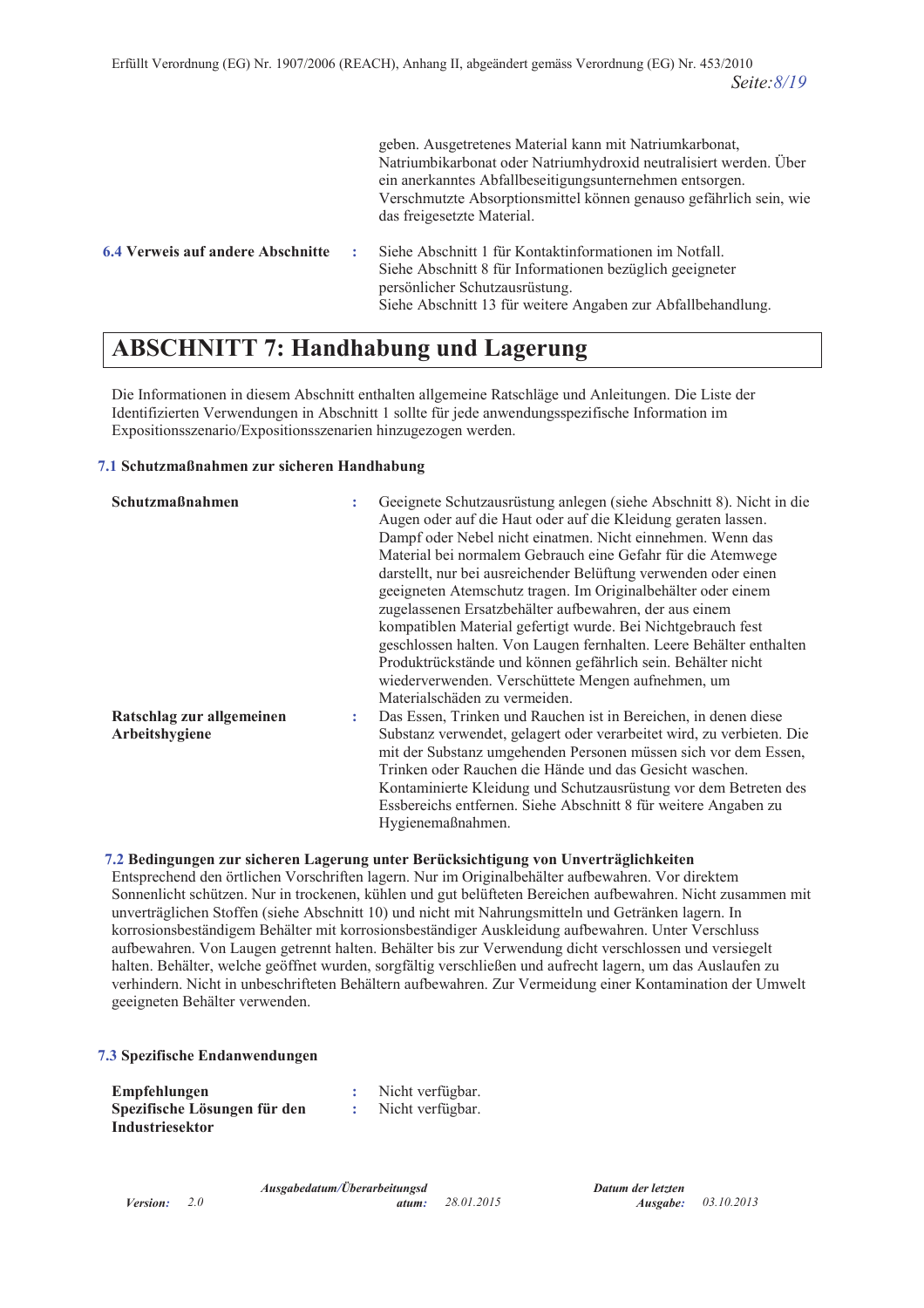# **ABSCHNITT 8: Begrenzung und Überwachung der**  $Exposition/Persönliche Schutzausrüstungen$

Die Liste der Identifizierten Verwendungen in Abschnitt 1 sollte für jede anwendungsspezifische Information im Expositionsszenario/Expositionsszenarien hinzugezogen werden. **8.1 Zu überwachende Parameter** 

## **Arbeitsplatz-Grenzwerte**

*Version:* 2.0

*Ausgabedatum/Überarbeitungsd* 

atum: 28.01.2015

*Datum der letzten Ausgabe:* 

Ende des Arbeitstages ebenso wie vor dem Essen, Rauchen und

03.10.2013

| <b>Name des Produkts / Inhaltsstoffs</b>        | Expositionsgrenzwerte                                                                                                                                                                                                                                                                                                                                                                                                                                                                                                                                              |                                                                                                                                                                                                                                                                                                                                                                                                                                                                                                                                                                                                                                                                                                                                                                                                                                                                                                                                                                                                                                                                                                                                                         |  |
|-------------------------------------------------|--------------------------------------------------------------------------------------------------------------------------------------------------------------------------------------------------------------------------------------------------------------------------------------------------------------------------------------------------------------------------------------------------------------------------------------------------------------------------------------------------------------------------------------------------------------------|---------------------------------------------------------------------------------------------------------------------------------------------------------------------------------------------------------------------------------------------------------------------------------------------------------------------------------------------------------------------------------------------------------------------------------------------------------------------------------------------------------------------------------------------------------------------------------------------------------------------------------------------------------------------------------------------------------------------------------------------------------------------------------------------------------------------------------------------------------------------------------------------------------------------------------------------------------------------------------------------------------------------------------------------------------------------------------------------------------------------------------------------------------|--|
| Wasserstoffperoxid                              | Deutschland. DFG - Deutsche Forschungsgemeinschaft -<br><b>Commission for the Investigation of Health Hazards of Chemical</b><br>Compounds in the Work Area.(2006-07-01) Hinweise: Kategorien I<br>für "Spitzenbegrenzung"<br>zeitlich gewichteter Mittelwert 0.71 mg/m3, 0.5 ppm<br>Deutschland. DFG - Deutsche Forschungsgemeinschaft -<br><b>Commission for the Investigation of Health Hazards of Chemical</b><br>Compounds in the Work Area.(2006-07-01) Hinweise: Kategorien I<br>für "Spitzenbegrenzung"<br>SPITZE $0.71 \text{ mg/m}$ 3, $0.5 \text{ ppm}$ |                                                                                                                                                                                                                                                                                                                                                                                                                                                                                                                                                                                                                                                                                                                                                                                                                                                                                                                                                                                                                                                                                                                                                         |  |
| Empfohlene<br>Überwachungsverfahren             | ÷                                                                                                                                                                                                                                                                                                                                                                                                                                                                                                                                                                  | Falls dieses Produkt Inhaltsstoffe mit Expositionsgrenzen enthält,<br>kann eine persönliche, atmosphärische (bezogen auf den<br>Arbeitsplatz) oder biologische Überwachung erforderlich sein, um<br>die Wirksamkeit der Belüftung oder anderer Kontrollmaßnahmen<br>und/oder die Notwendigkeit der Verwendung von<br>Atemschutzgeräten zu ermitteln. Es sollte ein Hinweis auf<br>Überprüfungsnormen erfolgen, wie beispeilsweise der Folgende:<br>Europäische Norm DIN EN 689 (Arbeitsplatzatmosphären -<br>Anleitung zur Ermittlung der inhalativen Exposition gegenüber<br>chemischen Stoffen zum Vergleich mit Grenzwerten und<br>Messstrategie) Europäische Norm DIN EN 14042<br>(Arbeitsplatzatmosphären - Leitfaden für die Anwendung und den<br>Einsatz von Verfahren und Geräten zur Ermittlung chemischer und<br>biologischer Arbeitsstoffe) Europäische Norm DIN EN 482<br>(Arbeitsplatzatmosphären - Allgemeine Anforderungen an die<br>Leistungsfähigkeit von Verfahren zur Messung chemischer<br>Arbeitsstoffe) Hinweis auf nationale Anleitungsdokumente für<br>Methoden zur Bestimmung gefährlicher Stoffe wird ebenfalls<br>gefordert. |  |
| <b>DNEL/DMEL Zusammenfassung</b>                | ÷                                                                                                                                                                                                                                                                                                                                                                                                                                                                                                                                                                  | Nicht verfügbar.                                                                                                                                                                                                                                                                                                                                                                                                                                                                                                                                                                                                                                                                                                                                                                                                                                                                                                                                                                                                                                                                                                                                        |  |
| <b>PNEC Zusammenfassung</b>                     | ÷                                                                                                                                                                                                                                                                                                                                                                                                                                                                                                                                                                  | Nicht verfügbar.                                                                                                                                                                                                                                                                                                                                                                                                                                                                                                                                                                                                                                                                                                                                                                                                                                                                                                                                                                                                                                                                                                                                        |  |
| 8.2 Begrenzung und Überwachung der Exposition   |                                                                                                                                                                                                                                                                                                                                                                                                                                                                                                                                                                    |                                                                                                                                                                                                                                                                                                                                                                                                                                                                                                                                                                                                                                                                                                                                                                                                                                                                                                                                                                                                                                                                                                                                                         |  |
| Geeignete technische<br>Steuerungseinrichtungen | t                                                                                                                                                                                                                                                                                                                                                                                                                                                                                                                                                                  | Wenn bei der Arbeit Staub, Rauch, Gas, Dämpfe oder Nebel<br>entstehen, verwenden Sie Prozesskammern, örtliche Abluftanlagen<br>oder andere technische Einrichtungen, um die Exposition der<br>Arbeiter unterhalb der empfohlenen oder gesetzlich<br>vorgeschriebenen Grenzen zu halten.                                                                                                                                                                                                                                                                                                                                                                                                                                                                                                                                                                                                                                                                                                                                                                                                                                                                 |  |
| Persönliche Schutzmaßnahmen                     |                                                                                                                                                                                                                                                                                                                                                                                                                                                                                                                                                                    |                                                                                                                                                                                                                                                                                                                                                                                                                                                                                                                                                                                                                                                                                                                                                                                                                                                                                                                                                                                                                                                                                                                                                         |  |
| Hygienische Maßnahmen                           |                                                                                                                                                                                                                                                                                                                                                                                                                                                                                                                                                                    | Waschen Sie nach dem Umgang mit chemischen Produkten und am                                                                                                                                                                                                                                                                                                                                                                                                                                                                                                                                                                                                                                                                                                                                                                                                                                                                                                                                                                                                                                                                                             |  |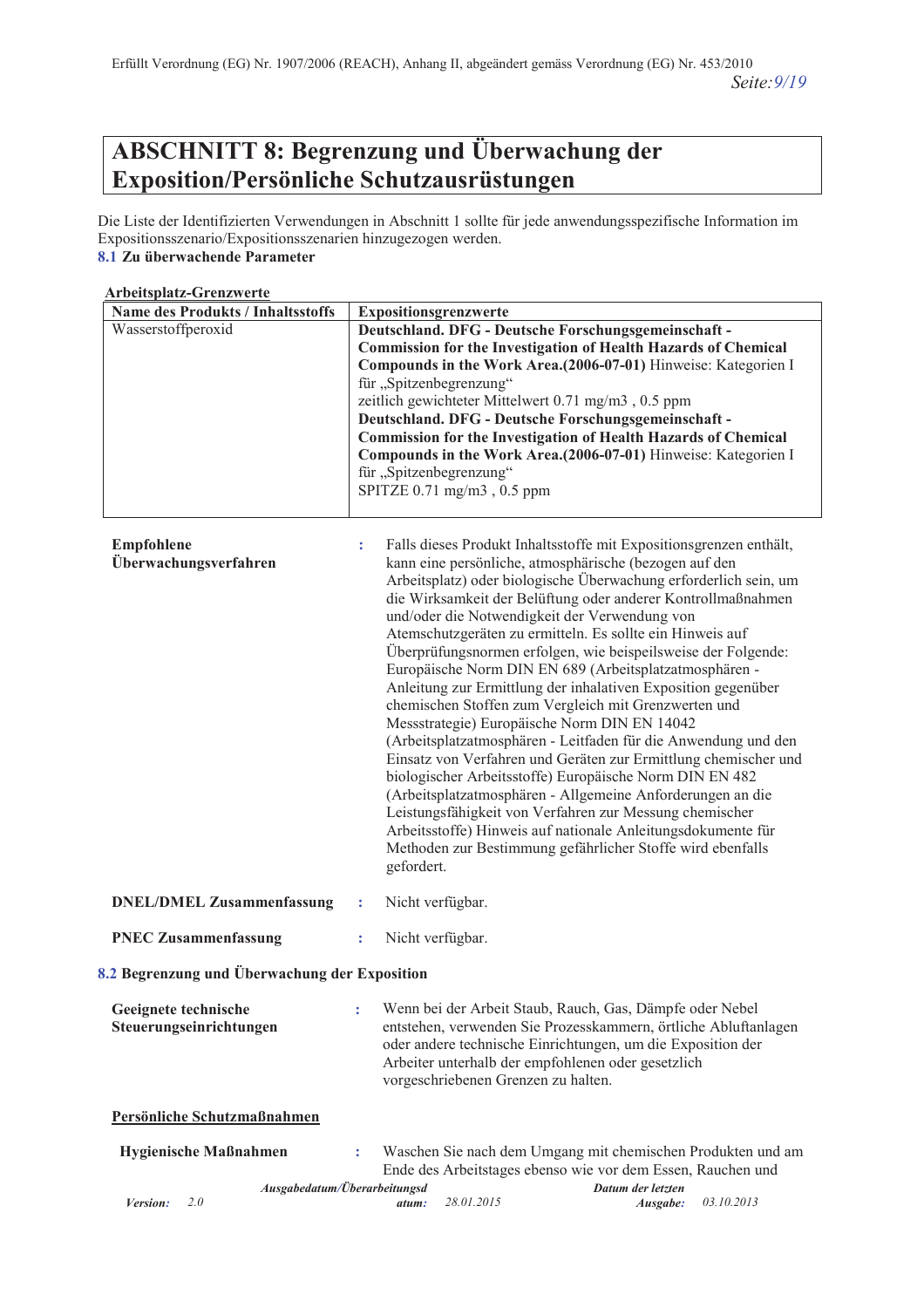| Augen-/Gesichtsschutz                              | t | einem Toilettenbesuch gründlich Hände, Unterarme und Gesicht.<br>Geeignete Methoden zur Beseitigung kontaminierter Kleidung<br>wählen. Kontaminierte Kleidung vor der erneuten Verwendung<br>waschen. Stellen Sie sicher, dass in der Nähe des Arbeitsbereichs<br>Augenspülstationen und Sicherheitsduschen vorhanden sind.<br>Wenn die Risikobeurteilung dies erfordert, sollten Schutzbrillen<br>getragen werden, die einer anerkannten Norm entsprechen, um die<br>Exposition gegenüber Flüssigkeitsspritzern, Nebeln, Gasen oder<br>Stäuben zu vermeiden. Wenn ein Kontakt möglich ist, dann muss<br>folgende Schutzausrüstung getragen werden, es sei denn, die<br>Beurteilung erfordert einen höheren Schutzgrad: Spritzschutzbrille<br>gegen Chemikalien und/oder Gesichtsschutz. Bei<br>Inhalationsgefahren ist möglicherweise stattdessen ein Vollgesichts-<br>Atemschutzgerät erforderlich. |
|----------------------------------------------------|---|-------------------------------------------------------------------------------------------------------------------------------------------------------------------------------------------------------------------------------------------------------------------------------------------------------------------------------------------------------------------------------------------------------------------------------------------------------------------------------------------------------------------------------------------------------------------------------------------------------------------------------------------------------------------------------------------------------------------------------------------------------------------------------------------------------------------------------------------------------------------------------------------------------|
| <b>Hautschutz</b>                                  |   |                                                                                                                                                                                                                                                                                                                                                                                                                                                                                                                                                                                                                                                                                                                                                                                                                                                                                                       |
| Handschutz                                         | t | Beim Umgang mit chemischen Produkten müssen immer<br>chemikalienbeständige, undurchlässige und einer anerkannten Norm<br>entsprechende Handschuhe getragen werden, wenn eine<br>Risikobeurteilung dies erfordert. Unter Berücksichtigung der durch<br>den Handschuhhersteller angegebenen Parameter ist während des<br>Gebrauchs zu überprüfen, dass die Handschuhe ihre<br>Schutzeigenschaften noch gewährleisten. Es muss darauf<br>hingewiesen werden, dass die Durchbruchzeit für<br>Handschuhmaterial für verschiedene Handschuhhersteller<br>unterschiedlich sein kann. Bei Gemischen, die aus mehreren Stoffen<br>bestehen, kann die Schutzzeit der Handschuhe nicht genau<br>abgeschätzt werden.                                                                                                                                                                                              |
| Körperschutz                                       | t | Vor dem Umgang mit diesem Produkt sollte die persönliche<br>Schutzausrüstung auf der Basis der durchzuführenden Aufgabe und<br>den damit verbundenen Risiken ausgewählt und von einem<br>Spezialisten genehmigt werden.                                                                                                                                                                                                                                                                                                                                                                                                                                                                                                                                                                                                                                                                               |
| <b>Anderer Hautschutz</b>                          | t | Geeignetes Schuhwerk und zusätzliche Hautschutzmaßnahmen auf<br>Basis der durchzuführenden Aufgabe und der damit verbundenen<br>Gefahren wählen, und vorgängig durch einen Fachmann genehmigen<br>lassen.                                                                                                                                                                                                                                                                                                                                                                                                                                                                                                                                                                                                                                                                                             |
| Atemschutz                                         | t | Verwenden Sie ein ordnungsgemäß angepaßtes, luftreinigendes oder<br>luftgespeistes und einer anerkannten Norm entsprechendes<br>Atemgerät, wenn die Risikobeurteilung dies erfordert. Die Auswahl<br>von Atemschutzmasken muß sich nach den bekannten oder<br>anzunehmenden einwirkenden Konzentrationen, den Gefahren des<br>Produkts und den Arbeitsschutzgrenzwerten der jeweiligen<br>Atemschutzmaske richten.                                                                                                                                                                                                                                                                                                                                                                                                                                                                                    |
| Begrenzung und Überwachung<br>der Umweltexposition | ÷ | Emissionen von Belüftungs- und Prozessgeräten sollten überprüft<br>werden, um sicherzugehen, dass sie den Anforderungen der<br>Umweltschutzgesetze genügen. In einigen Fällen werden<br>Abluftwäscher, Filter oder technische Änderungen an den<br>Prozessanlagen erforderlich sein, um die Emissionen auf akzeptable<br>Werte herabzusetzen.                                                                                                                                                                                                                                                                                                                                                                                                                                                                                                                                                         |

# **ABSCHNITT 9: Physikalische und chemische Eigenschaften**

## 9.1 Angaben zu den grundlegenden physikalischen und chemischen Eigenschaften

#### Aussehen

*Version:*  $2.0$ 

Ausgabedatum/Überarbeitungsd atum:

28.01.2015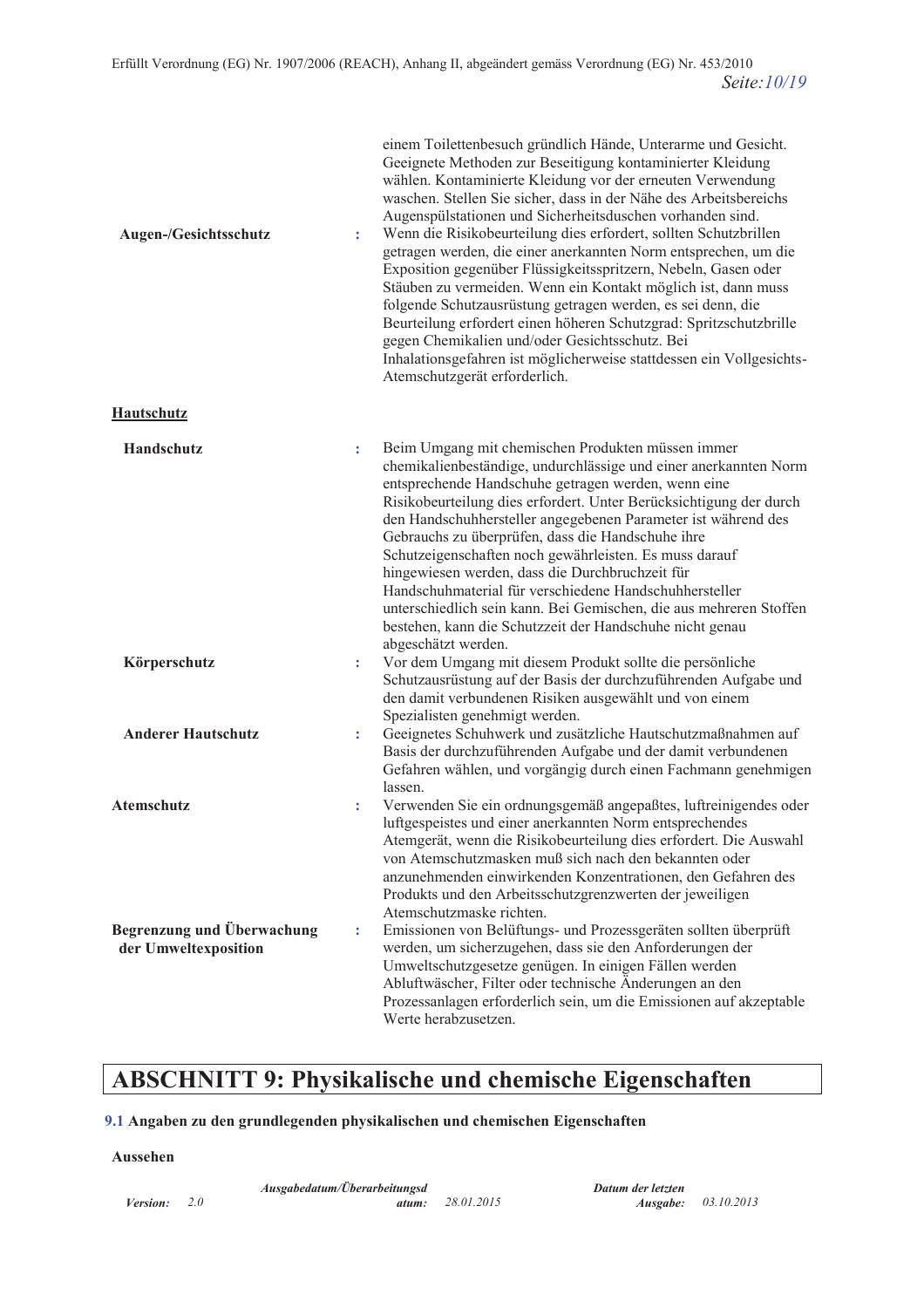| <b>Beschaffenheit</b>            |                      |                                 |
|----------------------------------|----------------------|---------------------------------|
| Farbe                            | t                    | flüssig<br>blau                 |
| Geruch                           | t                    | parfümiert                      |
| Geruchsschwelle                  | t                    |                                 |
|                                  | t                    | Nicht verfügbar.                |
| pH-Wert                          | t                    | <1 [Konz. (% w/w): $1,000$ g/l] |
| Schmelzpunkt/Gefrierpunkt        | t                    | Nicht verfügbar.                |
| Siedebeginn und Siedebereich     | t                    | Nicht verfügbar.                |
| Flammpunkt                       | t                    | Nicht entzündbar.               |
| Verdampfungsgeschwindigkeit      | t                    | Nicht verfügbar.                |
| Entzündbarkeit (fest, gasförmig) | t                    | Nicht verfügbar.                |
| <b>Dichte</b>                    | t,                   | Nicht verfügbar                 |
| Schüttdichte                     | t                    | Nicht verfügbar                 |
| <b>Brennzeit</b>                 | $\ddot{\phantom{a}}$ | Nicht verfügbar.                |
| Brenngeschwindigkeit             | t                    | Nicht verfügbar.                |
| Obere/untere Entzündbarkeits-    | t                    | Unterer Wert: Nicht verfügbar.  |
| oder Explosionsgrenzen           |                      | Oberer Wert: Nicht verfügbar.   |
| <b>Dampfdruck</b>                | t                    | Nicht verfügbar.                |
| Dampfdichte                      | t                    | Nicht verfügbar.                |
| <b>Relative Dichte</b>           | $\ddot{\phantom{a}}$ | Nicht verfügbar.                |
| Löslichkeit(en)                  | t                    | Nicht verfügbar.                |
| Löslichkeit in Wasser            | t                    | Nicht verfügbar.                |
| Verteilungskoeffizient: n-       | t                    | Nicht verfügbar.                |
| <b>Octanol/Wasser</b>            |                      |                                 |
| Selbstentzündungstemperatur      | t                    | Nicht verfügbar.                |
| Zersetzungstemperatur            | t                    | Nicht verfügbar.                |
| <b>Viskosität</b>                | t                    | Dynamisch: 220.000 mPa.s        |
|                                  |                      | Kinematisch: Nicht verfügbar.   |
| <b>Explosive Eigenschaften</b>   | t                    | Nicht verfügbar.                |
| Oxidierende Eigenschaften        | t                    | Nicht verfügbar.                |
| 9.2 Sonstige Angaben             |                      |                                 |
| <b>SADT</b>                      | t                    | Nicht verfügbar                 |
| <b>Aerosolprodukt</b>            |                      |                                 |
| Aerosoltyp                       | $\ddot{\phantom{a}}$ | Nicht verfügbar                 |
| Verbrennungswärme                | t                    | Nicht verfügbar.                |
|                                  |                      |                                 |

# **ABSCHNITT 10: Stabilität und Reaktivität**

| 10.1 Reaktivität                                   | ÷  | Für dieses Produkt oder seine Inhaltsstoffe liegen keine speziellen<br>Daten bezüglich der Reaktivität vor.                                                                                                 |
|----------------------------------------------------|----|-------------------------------------------------------------------------------------------------------------------------------------------------------------------------------------------------------------|
| 10.2 Chemische Stabilität                          |    | Das Produkt ist stabil.                                                                                                                                                                                     |
| 10.3 Möglichkeit gefährlicher<br><b>Reaktionen</b> | ÷  | Unter normalen Lagerbedingungen und bei normalem Gebrauch<br>treten keine gefährlichen Reaktionen auf.                                                                                                      |
| 10.4 Zu vermeidende Bedingungen                    | ÷  | Keine spezifischen Daten.                                                                                                                                                                                   |
| 10.5 Unverträgliche Materialien                    | ÷. | Greift viele Metalle an und bildet dabei hochentzündliches<br>Wasserstoffgas, welches mit Luft explosive Gemische bilden kann.<br>Reaktiv oder inkompatibel mit den folgenden Stoffen:<br>Laugen<br>Metalle |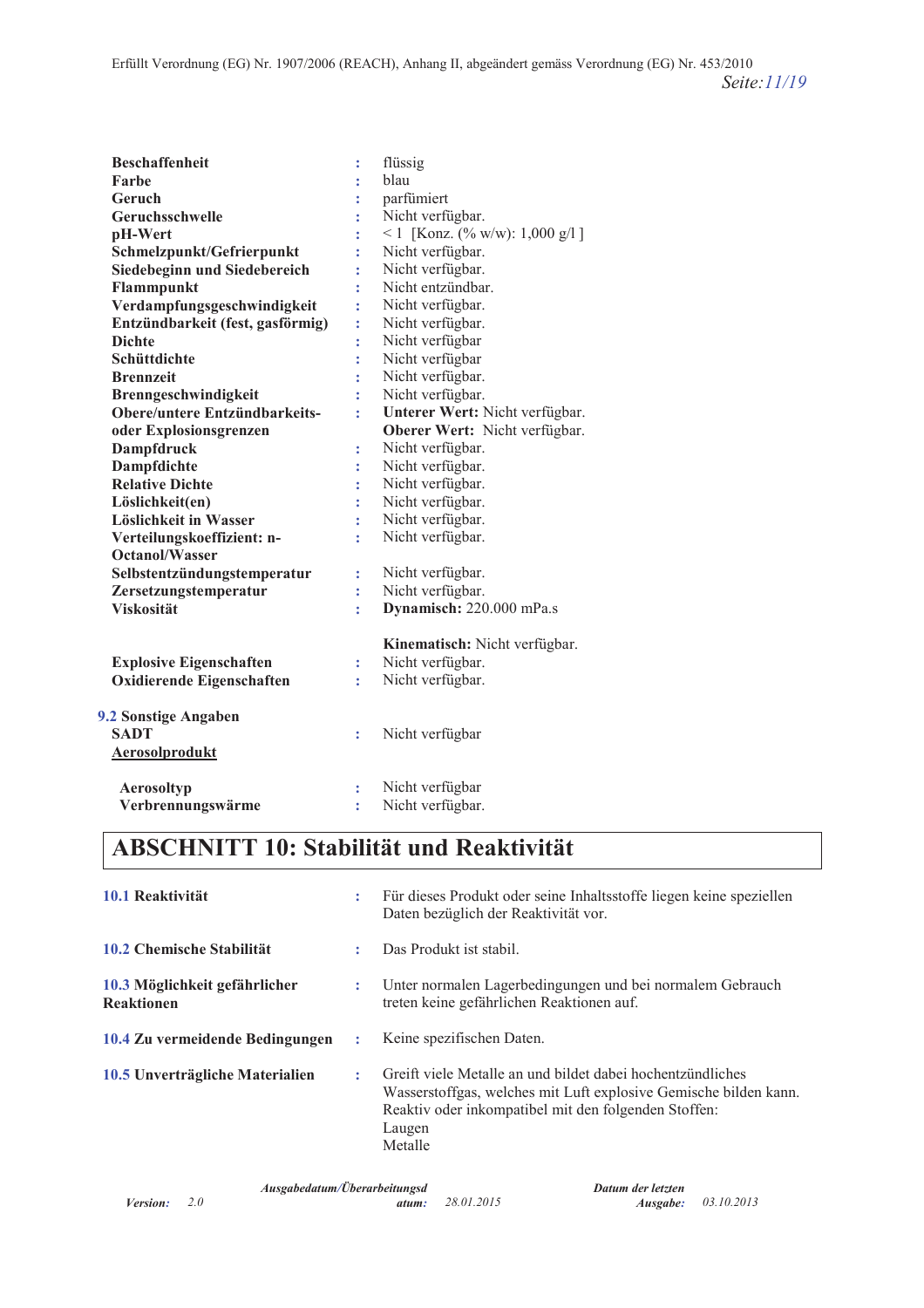#### 10.6 Gefährliche  $Zersetzungsprodukte$

: Unter normalen Lagerungs- und Gebrauchsbedingungen sollten keine gefährlichen Zerfallsprodukte gebildet werden.

# **ABSCHNITT 11: Toxikologische Angaben**

### **11.1 Angaben zu toxikologischen Wirkungen**

### **Akute Toxizität**

| Name des Produkts /                | <b>Resultat</b> | <b>Spezies</b>   | <b>Dosis</b>          | <b>Exposition</b>        |
|------------------------------------|-----------------|------------------|-----------------------|--------------------------|
| <b>Inhaltsstoffs</b>               |                 |                  |                       |                          |
| Sulfamidsäure                      |                 |                  |                       |                          |
|                                    | LD50            | Ratte            | $3,160$ mg/kg         | $\overline{\phantom{a}}$ |
|                                    | (Einnahme) Oral |                  |                       |                          |
| Wasserstoffperoxid                 |                 |                  |                       |                          |
|                                    | LD50            | Ratte - Weiblich | $693.7 \text{ mg/kg}$ | ۰                        |
|                                    | (Einnahme) Oral |                  |                       |                          |
|                                    | LD50            | Ratte            | $3,000$ mg/kg         |                          |
|                                    | (Einnahme)      |                  |                       |                          |
|                                    | Dermal          |                  |                       |                          |
|                                    | LD50            | Ratte            | $4,060$ mg/kg         |                          |
|                                    | (Einnahme)      |                  |                       |                          |
|                                    | Dermal          |                  |                       |                          |
| Amin, Tallowalkyl, ethoxiliert 2EO |                 |                  |                       |                          |

**Schlussfolgerung**/

: Sehr geringe Giftwirkung bei Menschen und Tieren.

## $Zusammenfassung$

## **<u>Schätzungen akuter Toxizität</u>**

| $\mathbf{X} \mathbf{X}$<br>$\cdots$ and $\mathbf{null}$ | '∗۵۰ /۸⊾                                          |
|---------------------------------------------------------|---------------------------------------------------|
| Orai                                                    | <br>20.7<br>.700<br>∵kılogram<br>milligram<br>per |

## **Reizung/Verätzung**

| <b>Name des Produkts /</b> | <b>Resultat</b> | <b>Spezies</b> | Punktzahl | <b>Exposition</b> | <b>Beobachtung</b> |
|----------------------------|-----------------|----------------|-----------|-------------------|--------------------|
| <b>Inhaltsstoffs</b>       |                 |                |           |                   |                    |
| Sulfamidsäure              | Augen -         | Kaninchen      |           | 24 std            | ۳                  |
|                            | Stark reizend   |                |           |                   |                    |
|                            | Haut -          | Mensch         |           | $120$ std         |                    |
|                            | Mildes          |                |           |                   |                    |
|                            | Reizmittel      |                |           |                   |                    |
|                            | Haut - Stark    | Kaninchen      |           | 24 std            |                    |
|                            | reizend         |                |           |                   |                    |
|                            | Augen -         | Kaninchen      |           |                   |                    |
|                            | Mäßig           |                |           |                   |                    |
|                            | reizend         |                |           |                   |                    |
| Wasserstoffperoxid         | Augen -         | Kaninchen      |           |                   |                    |
|                            | Stark reizend   |                |           |                   |                    |
| Amin, Tallowalkyl,         | Augen -         | Kaninchen      |           |                   |                    |
| ethoxiliert 2EO            | Mäßig           |                |           |                   |                    |
|                            | reizend         |                |           |                   |                    |
|                            | Augen -         | Kaninchen      |           |                   |                    |
|                            | Stark reizend   |                |           |                   |                    |

 $S$ chlussfolgerung / Zusammenfassung

**Haut 12.13.13.13.13.13.13.13.13.13.14.13.14.15.14.15.14.15.14.15.14.15.14.15.14.15.14.15.14.15.14.15.14.15.14.15.14.15.14.15.14.15.14.15.14.15.14.15.14.15.14.15.14.15.14.15.14.15.14.15.14.15.14.15.14.15.14.15.14.15.14.1** 

*Version:* 2.0 *Ausgabedatum/Überarbeitungsd* 

atum: 28.01.2015

*Datum der letzten Ausgabe:* 03.10.2013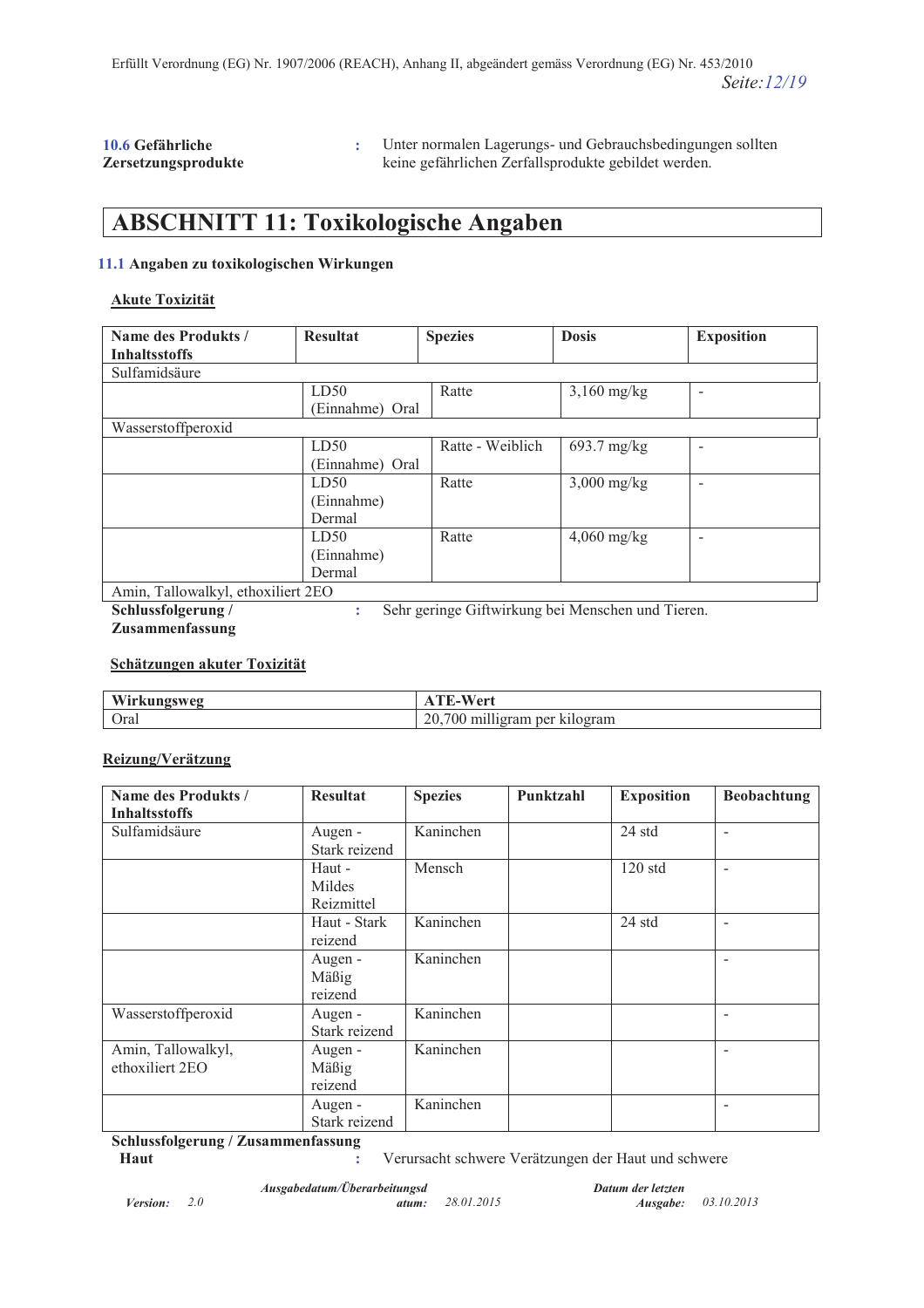| Augen<br>Respiratorisch                                                         |                                                | Augenschäden.<br>Verursacht schwere Augenschäden.<br>Es wurden keine Studien zur reizenden Wirkung bei Inhalation<br>durchgeführt. Basierend auf der Zusammensetzung, wie in Sektion 3<br>beschrieben, ist es nicht wahrscheinlich, dass die Mischung eine<br>Reizung der Atemwege auslösen wird.                                                                                                                                                                                            |  |  |  |  |
|---------------------------------------------------------------------------------|------------------------------------------------|----------------------------------------------------------------------------------------------------------------------------------------------------------------------------------------------------------------------------------------------------------------------------------------------------------------------------------------------------------------------------------------------------------------------------------------------------------------------------------------------|--|--|--|--|
| <b>Sensibilisierung</b>                                                         |                                                |                                                                                                                                                                                                                                                                                                                                                                                                                                                                                              |  |  |  |  |
| Schlussfolgerung / Zusammenfassung<br>Haut<br>Respiratorisch                    | ÷.                                             | Es wurden keine Sensibilisierungsstudien mit der Mischung<br>durchgeführt. Basierend auf der Zusammensetzung, wie in Sektion 3<br>beschrieben, ist es nicht wahrscheinlich, dass diese Mischung<br>Sensibilisierung bei Hautkontakt auslöst.<br>Es wurden keine Studien zur reizenden Wirkung bei Inhalation<br>durchgeführt. Basierend auf der Zusammensetzung, wie in Sektion 3<br>beschrieben, ist es nicht wahrscheinlich, dass die Mischung eine<br>Reizung der Atemwege auslösen wird. |  |  |  |  |
| Mutagenität                                                                     |                                                |                                                                                                                                                                                                                                                                                                                                                                                                                                                                                              |  |  |  |  |
| Schlussfolgerung /<br>Zusammenfassung                                           | ÷                                              | Nicht anwendbar.                                                                                                                                                                                                                                                                                                                                                                                                                                                                             |  |  |  |  |
| <b>Karzinogenität</b>                                                           |                                                |                                                                                                                                                                                                                                                                                                                                                                                                                                                                                              |  |  |  |  |
| Schlussfolgerung /<br>Zusammenfassung                                           | ÷                                              | Keine weiteren Angaben.                                                                                                                                                                                                                                                                                                                                                                                                                                                                      |  |  |  |  |
| <b>Reproduktionstoxizität</b>                                                   |                                                |                                                                                                                                                                                                                                                                                                                                                                                                                                                                                              |  |  |  |  |
| Schlussfolgerung /<br>Zusammenfassung                                           | ÷                                              | Nicht anwendbar.                                                                                                                                                                                                                                                                                                                                                                                                                                                                             |  |  |  |  |
| Teratogenität                                                                   |                                                |                                                                                                                                                                                                                                                                                                                                                                                                                                                                                              |  |  |  |  |
| Schlussfolgerung /<br>Zusammenfassung                                           | ÷                                              | Nicht anwendbar.                                                                                                                                                                                                                                                                                                                                                                                                                                                                             |  |  |  |  |
| Spezifische Zielorgan-Toxizität bei einmaliger Exposition<br>Nicht verfügbar.   |                                                |                                                                                                                                                                                                                                                                                                                                                                                                                                                                                              |  |  |  |  |
| Spezifische Zielorgan-Toxizität bei wiederholter Exposition<br>Nicht verfügbar. |                                                |                                                                                                                                                                                                                                                                                                                                                                                                                                                                                              |  |  |  |  |
| <b>Aspirationsgefahr</b><br>Nicht verfügbar.                                    |                                                |                                                                                                                                                                                                                                                                                                                                                                                                                                                                                              |  |  |  |  |
| Angaben zu wahrscheinlichen<br>Expositionswegen                                 | ÷                                              | Nicht verfügbar.                                                                                                                                                                                                                                                                                                                                                                                                                                                                             |  |  |  |  |
|                                                                                 | Mögliche akute Auswirkungen auf die Gesundheit |                                                                                                                                                                                                                                                                                                                                                                                                                                                                                              |  |  |  |  |
| Augenkontakt<br><b>Einatmen</b><br>Hautkontakt<br>Verschlucken                  | ÷<br>÷<br>÷<br>÷                               | Verursacht schwere Augenschäden.<br>Kann die Atemwege reizen.<br>Verursacht schwere Verätzungen.<br>Kann Verätzungen an Mund, Rachen oder Magen verursachen.                                                                                                                                                                                                                                                                                                                                 |  |  |  |  |

Datum der letzten Ausgabedatum/Überarbeitungsd *Version:*  $2.0$ 28.01.2015 03.10.2013 Ausgabe: atum: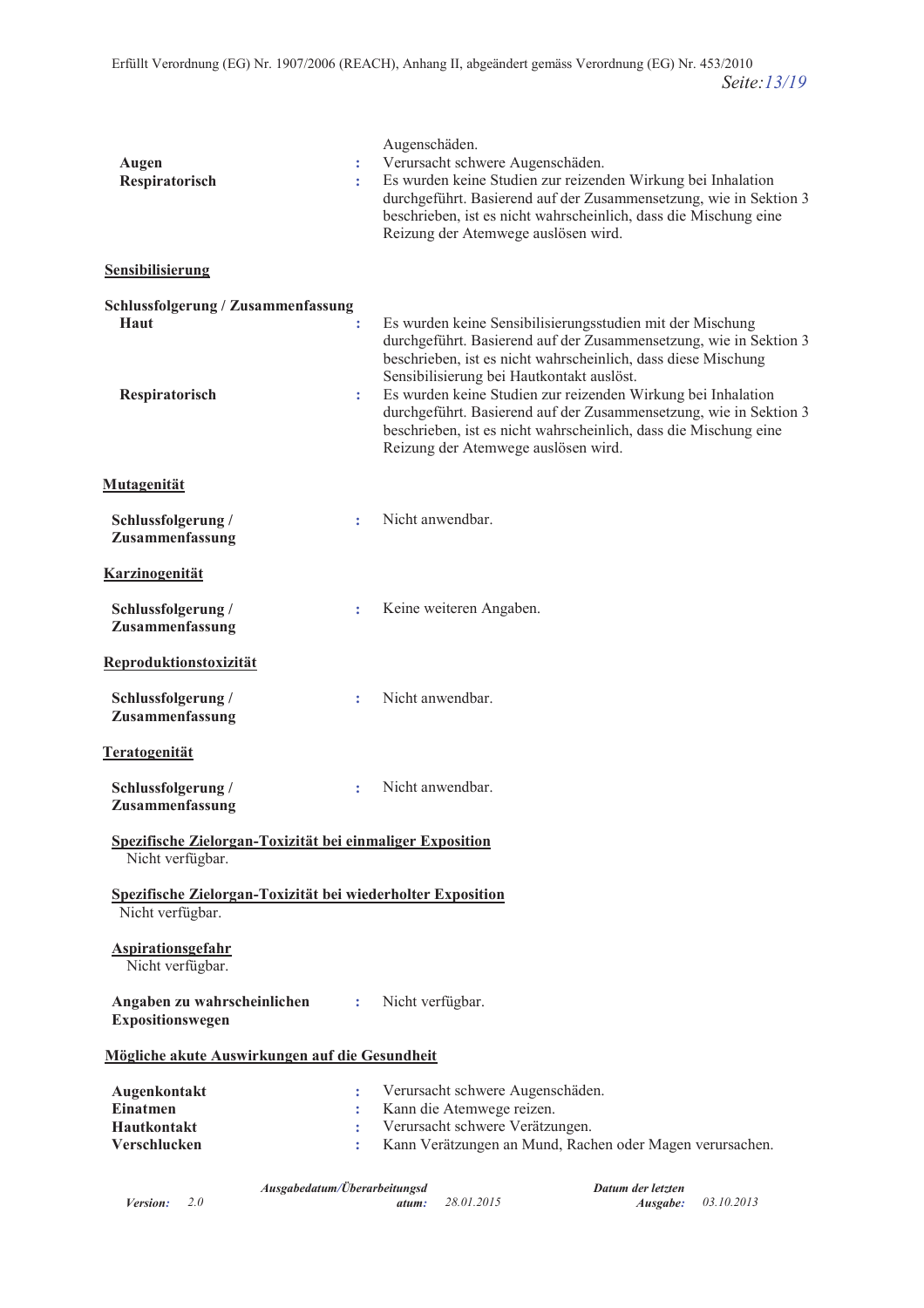| Augenkontakt<br>÷  | Zu den Symptomen können gehören:<br>Schmerzen<br>Tränenfluss<br>Rötung                                  |
|--------------------|---------------------------------------------------------------------------------------------------------|
| Einatmen<br>÷      | Keine spezifischen Daten.                                                                               |
| <b>Hautkontakt</b> | Zu den Symptomen können gehören:<br>Schmerzen oder Reizung<br>Rötung<br>Es kann Blasenbildung auftreten |
| Verschlucken<br>÷  | Zu den Symptomen können gehören:<br>Magenschmerzen                                                      |

### **<u>Symptome im Zusammenhang mit den physikalischen, chemischen und toxikologischen Eigenschaften</u>**

#### Verzögert und sofort auftretende Wirkungen sowie chronische Wirkungen nach kurzer oder lang **anhaltender Exposition**

#### **Kurzzeitexposition**

| Mögliche sofortige Auswirkungen<br>Mögliche verzögerte<br>Auswirkungen | ÷<br>÷ | Nicht verfügbar.<br>Nicht verfügbar.              |
|------------------------------------------------------------------------|--------|---------------------------------------------------|
| <b>Langzeitexposition</b>                                              |        |                                                   |
| Mögliche sofortige Auswirkungen<br>Mögliche verzögerte<br>Auswirkungen | ÷<br>÷ | Nicht verfügbar.<br>Nicht verfügbar.              |
| Mögliche chronische Auswirkungen auf die Gesundheit                    |        |                                                   |
| Schlussfolgerung /<br>Zusammenfassung                                  | ÷      | Sehr geringe Giftwirkung bei Menschen und Tieren. |
| Allgemein                                                              | ÷      | Keine besonderen Wirkungen oder Gefahren bekannt. |
| Karzinogenität                                                         | t      | Keine besonderen Wirkungen oder Gefahren bekannt. |
| Mutagenität                                                            |        | Keine besonderen Wirkungen oder Gefahren bekannt. |
| Teratogenität                                                          | t      | Keine besonderen Wirkungen oder Gefahren bekannt. |
| Auswirkungen auf die                                                   | ÷      | Keine besonderen Wirkungen oder Gefahren bekannt. |
| Entwicklung<br>Auswirkungen auf die<br>Fruchtbarkeit                   | t      | Keine besonderen Wirkungen oder Gefahren bekannt. |

## **ABSCHNITT 12: Umweltbezogene Angaben**

#### 12.1 Toxizität

| Name des Produkts /    | <b>Resultat</b>                       | <b>Spezies</b>                  | <b>Exposition</b>      |
|------------------------|---------------------------------------|---------------------------------|------------------------|
| <b>Inhaltsstoffs</b>   |                                       |                                 |                        |
| Sulfamidsäure          |                                       |                                 |                        |
|                        | Akut LC50 14,200 μg/l<br>Frischwasser | Fisch - Fathead minnow          | 96 h                   |
|                        | Akut LC50 70,300 μg/l<br>Frischwasser | Fisch - Fathead minnow          | 96 h                   |
| Wasserstoffperoxid     |                                       |                                 |                        |
|                        | Akut LC50 30 mg/l                     | Fisch - Catfish Order           | 96 h                   |
| 2.0<br><i>Version:</i> | Ausgabedatum/Überarbeitungsd<br>atum: | Datum der letzten<br>28.01.2015 | 03.10.2013<br>Ausgabe: |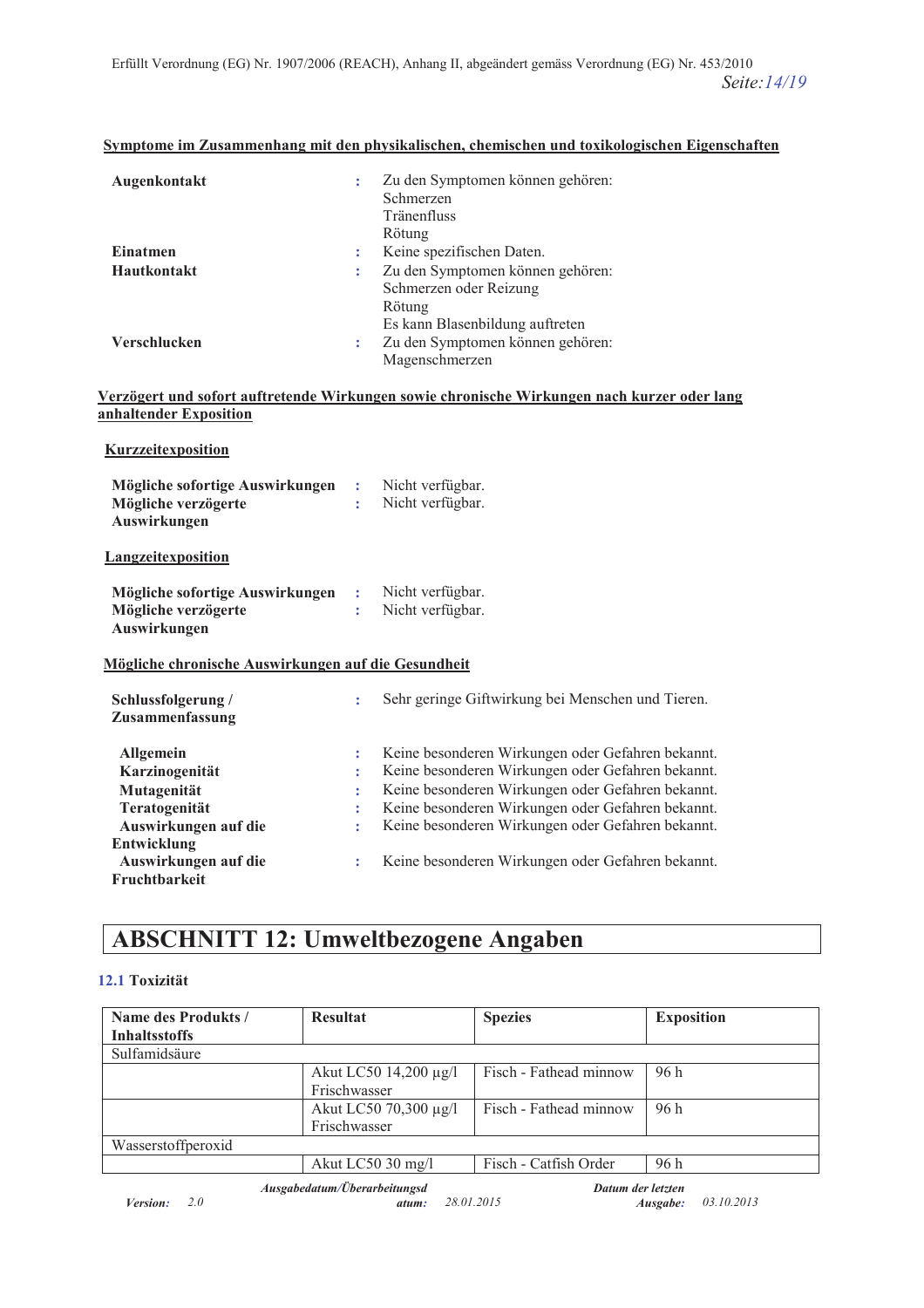|                                  | Frischwasser                                                                                                |                         |                 |
|----------------------------------|-------------------------------------------------------------------------------------------------------------|-------------------------|-----------------|
|                                  | Akut LC50 150 mg/l                                                                                          | Fisch - Bluegill        | 96 h            |
|                                  | Frischwasser                                                                                                |                         |                 |
|                                  | Akut LC50 93 mg/l                                                                                           | Fisch - Rainbow         | 96 h            |
|                                  | Frischwasser                                                                                                | trout, donaldson trout  |                 |
|                                  | Akut EC50 2,320 μg/l                                                                                        | Wirbellose Wassertiere. | 48 h            |
|                                  | Frischwasser                                                                                                | Water flea              |                 |
|                                  | Akut EC50 24 mg/l                                                                                           | Wirbellose Wassertiere. | 48 h            |
|                                  | Frischwasser                                                                                                | Water flea              |                 |
|                                  | Akut EC50 1.2 mg/l                                                                                          | Wasserpflanzen - Green  | 72 h            |
|                                  | Meerwasser                                                                                                  | algae                   |                 |
|                                  | Akut EC50 5.38 mg/l                                                                                         | Wasserpflanzen - Green  | 96 h            |
|                                  | Frischwasser                                                                                                | algae                   |                 |
|                                  | Akut EC50 5.53 mg/l                                                                                         | Wasserpflanzen - Green  | 72 h            |
|                                  | Frischwasser                                                                                                | algae                   |                 |
|                                  | Akut EC50 5.74 mg/l                                                                                         | Wasserpflanzen - Green  | 72 h            |
|                                  | Frischwasser                                                                                                | algae                   |                 |
|                                  | Akut EC50 5.74 mg/l                                                                                         | Wasserpflanzen - Green  | 96 h            |
|                                  | Frischwasser                                                                                                | algae                   |                 |
|                                  | Akut EC50 5.81 mg/l                                                                                         | Wasserpflanzen - Green  | $\overline{3d}$ |
|                                  | Frischwasser                                                                                                | algae                   |                 |
|                                  | Akut EC50 6.49 mg/l                                                                                         | Wasserpflanzen - Green  | 4 d             |
|                                  | Frischwasser                                                                                                | algae                   |                 |
|                                  |                                                                                                             |                         |                 |
| $\blacksquare$<br>$\mathbf{n}$ 1 | $\mathbf{W}$ , the characteristic $\mathbf{W}$ of the contraction of $\mathbf{C}$ . Colored the contract of |                         |                 |

Bemerkungen - Akut - | Keine besonderen Wirkungen oder Gefahren bekannt. Wirbellose Wassertiere.:

Schlussfolgerung /

Keine besonderen Wirkungen oder Gefahren bekannt. ÷.

Zusammenfassung

### 12.2 Persistenz und Abbaubarkeit

| Schlussfolgerung / | Die Tensid der Mischung sind leicht biologisch abbaubar., Das in  |
|--------------------|-------------------------------------------------------------------|
| Zusammenfassung    | dieser Zubereitung enthaltene Tensid erfüllt (Die in dieser       |
|                    | Zubereitung enthaltenen Tenside erfüllen) die Bedingungen der     |
|                    | biologischen Abbaubarkeit wie sie in der Verordnung (EG) Nr.      |
|                    | 648/2004 über Detergenzien festgelegt sind. Unterlagen, die dies  |
|                    | bestätigen, werden für die zuständigen Behörden der               |
|                    | Mitgliedsstaaten bereit gehalten und nur diesen entweder auf ihre |
|                    | direkte oder auf Bitte eines Detergentienherstellers hin zur      |
|                    | Verfügung gestellt.                                               |

#### 12.3 Bioakkumulationspotenzial

| Name des Produkts /<br><b>Inhaltsstoffs</b> | LogPow  | <b>BCF</b>               | <b>Potential</b> |
|---------------------------------------------|---------|--------------------------|------------------|
| Sulfamidsäure                               | 0.101   | -                        | niedrig          |
| Wasserstoffperoxid                          | $-1.36$ | $\overline{\phantom{0}}$ | niedrig          |

#### 12.4 Mobilität im Boden

| Verteilungskoeffizient    | Nicht verfügbar.     |
|---------------------------|----------------------|
| <b>Boden/Wasser (KOC)</b> |                      |
| Mobilität                 | Stark wasserlöslich. |

Ausgabedatum/Überarbeitungsd Datum der letzten *Version:*  $2.0$ 28.01.2015 03.10.2013 atum: Ausgabe: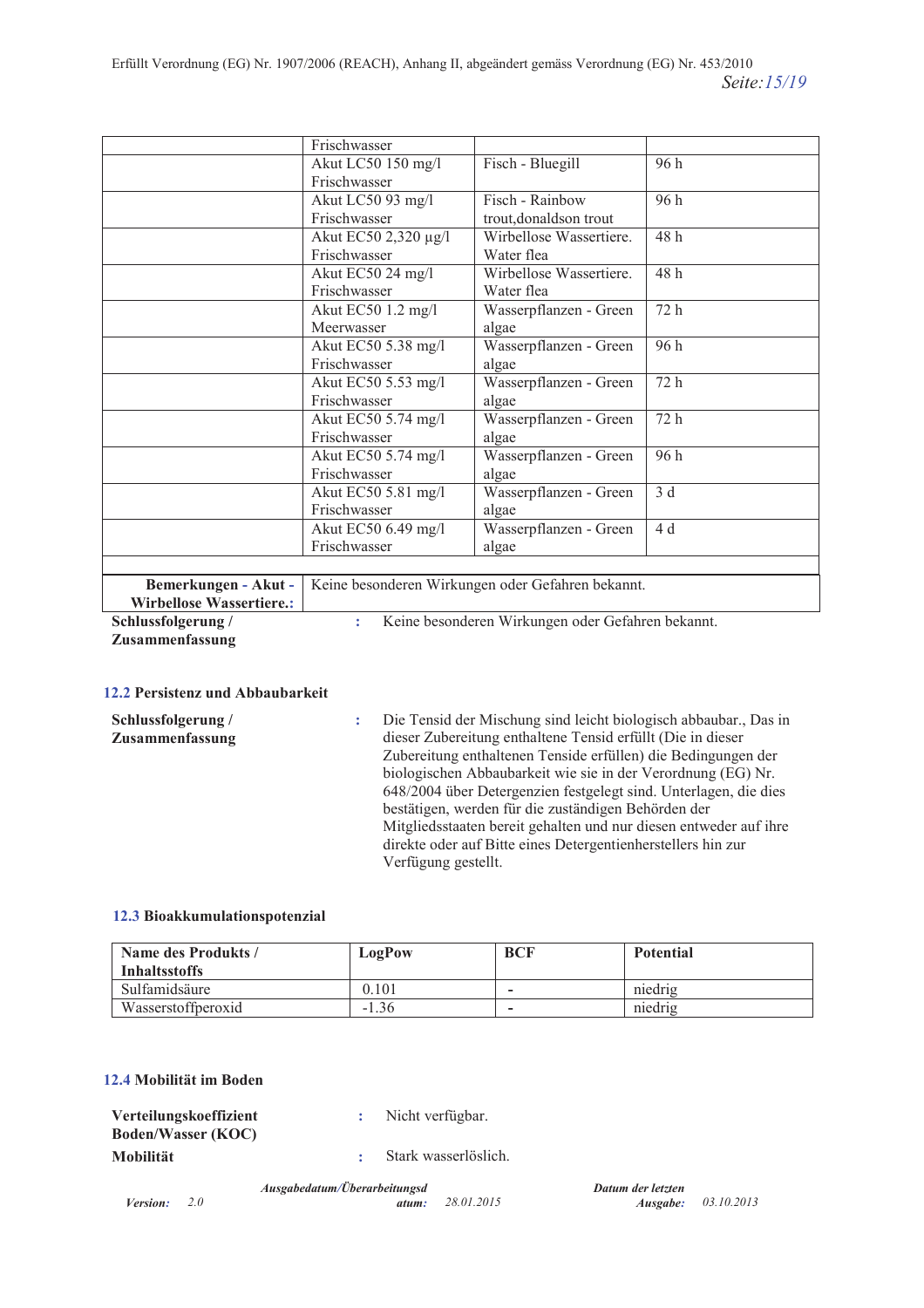#### **12.5 Ergebnisse der PBT- und vPvB-Beurteilung**

| <b>PBT</b>  | ÷ | P: Nicht verfügbar.<br>B: Nicht verfügbar.<br>T: Nicht verfügbar. |
|-------------|---|-------------------------------------------------------------------|
| <b>vPvB</b> |   | vP: Nicht verfügbar.<br>vB: Nicht verfügbar.                      |

#### 12.6 Andere schädliche Wirkungen :

2.6 Andere schädliche Wirkungen : Keine besonderen Wirkungen oder Gefahren bekannt.

# **ABSCHNITT 13: Hinweise zur Entsorgung**

Die Informationen in diesem Abschnitt enthalten allgemeine Ratschläge und Anleitungen. Die Liste der Identifizierten Verwendungen in Abschnitt 1 sollte für jede anwendungsspezifische Information im Expositionsszenario/Expositionsszenarien hinzugezogen werden.

#### 13.1 Verfahren zur Abfallbehandlung

#### $Product$

| Entsorgungsmethoden                 | ÷                    | Die Abfallerzeugung sollte nach Möglichkeit vermieden oder<br>minimiert werden. Die Entsorgung dieses Produkts sowie seiner<br>Lösungen und Nebenprodukte muss jederzeit unter Einhaltung der<br>Umweltschutzanforderungen und Abfallbeseitigungsgesetze sowie<br>den Anforderungen der örtlichen Behörden erfolgen. Überschüsse<br>und nicht zum Recyceln geeignete Produkte über ein anerkanntes<br>Abfallbeseitigungsunternehmen entsorgen. Abfall nicht unbehandelt<br>in die Kanalisation einleiten ausser wenn alle anwendbaren |
|-------------------------------------|----------------------|---------------------------------------------------------------------------------------------------------------------------------------------------------------------------------------------------------------------------------------------------------------------------------------------------------------------------------------------------------------------------------------------------------------------------------------------------------------------------------------------------------------------------------------|
| Gefährliche Abfälle                 | $\ddot{\phantom{a}}$ | Vorschriften der Behörden eingehalten werden.<br>Die Einstufung des Produktes erfüllt möglicherweise die Kriterien<br>für gefährlichen Abfall.                                                                                                                                                                                                                                                                                                                                                                                        |
| <b>Verpackung</b>                   |                      |                                                                                                                                                                                                                                                                                                                                                                                                                                                                                                                                       |
| Entsorgungsmethoden                 | ÷                    | Die Abfallerzeugung sollte nach Möglichkeit vermieden oder<br>minimiert werden. Verpackungsabfall sollte wiederverwertet<br>werden. Verbrennung oder Deponierung sollte nur in Betracht<br>gezogen werden, wenn Wiederverwertung nicht durchführbar ist.                                                                                                                                                                                                                                                                              |
| <b>Besondere Vorsichtsmaßnahmen</b> | ÷                    | Abfälle und Behälter müssen in gesicherter Weise beseitigt werden.<br>Vorsicht beim Umgang mit leeren Behältern, die nicht gereinigt oder<br>ausgespült wurden. Leere Behälter und Auskleidungen können<br>Produktrückstände enthalten. Vermeiden Sie die Verbreitung und<br>das Abfließen von freigesetztem Material sowie den Kontakt mit<br>dem Erdreich, Gewässern, Abflüssen und Abwasserleitungen.                                                                                                                              |

## **ABSCHNITT 14: Angaben zum Transport**

| $\alpha$ mess<br>'KID<br>$\mathbf{L}$ | <b>DN</b><br>1111 | $T^*$ $T^*$ $\Omega$<br>U<br>. | $\sim$<br>Δ<br><b>IIALIA</b><br>------ |  |
|---------------------------------------|-------------------|--------------------------------|----------------------------------------|--|
|---------------------------------------|-------------------|--------------------------------|----------------------------------------|--|

*Datum der letzten Ausgabe:* 03.10.2013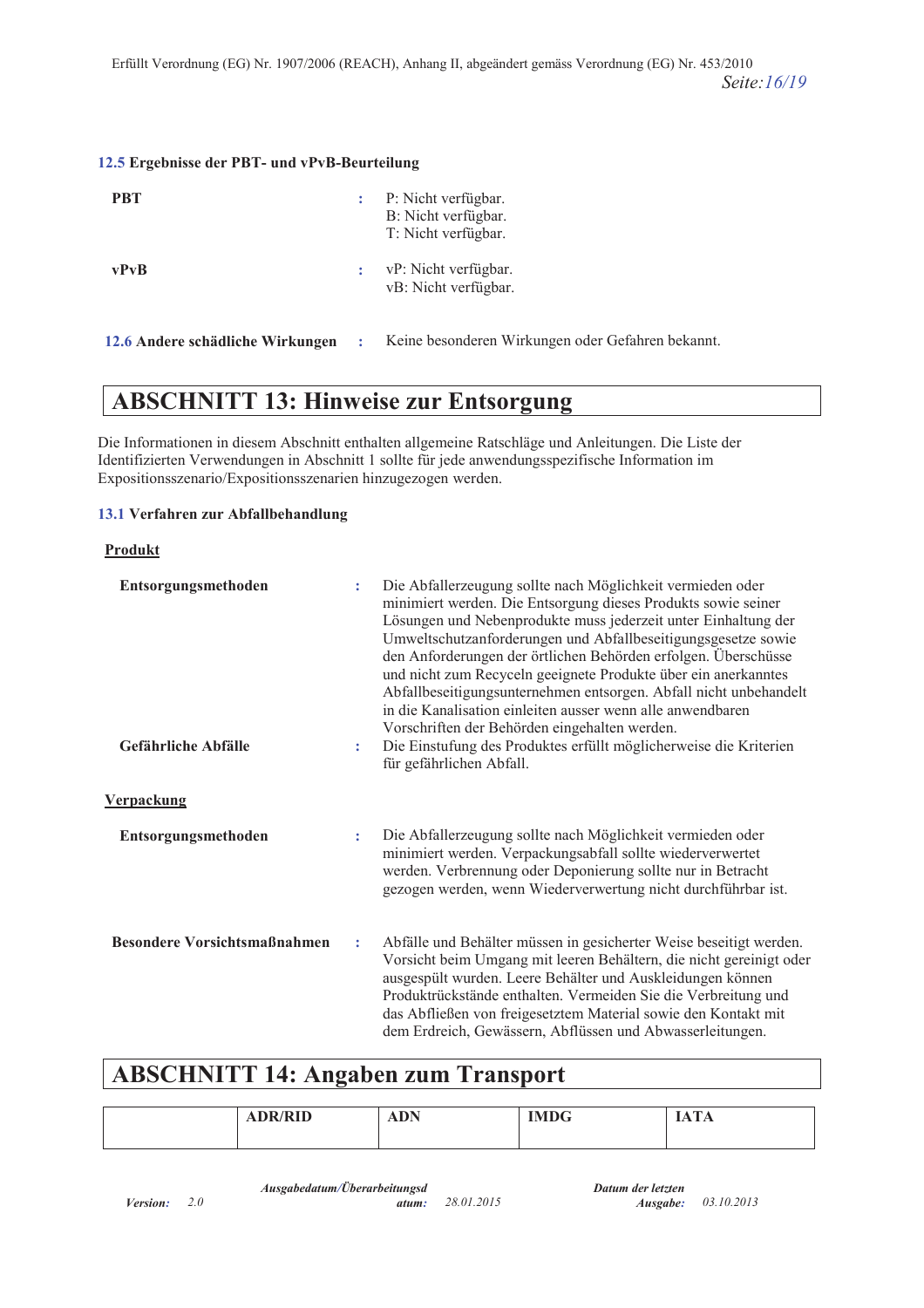| 14.1 UN-               | 3264               | 3264             | 3264             |                  |
|------------------------|--------------------|------------------|------------------|------------------|
| <b>Nummer</b>          |                    |                  |                  |                  |
| 14.2                   | <b>CORROSIVE</b>   | <b>CORROSIVE</b> | <b>CORROSIVE</b> | Nicht verfügbar. |
| Ordnungsgemäß          | LIQUID, ACIDIC,    | LIQUID, ACIDIC,  | LIQUID, ACIDIC,  |                  |
| $e$ UN-                | <b>INORGANIC</b>   | <b>INORGANIC</b> | <b>INORGANIC</b> |                  |
| <b>Versandbezeichn</b> | N.O.S.             | N.O.S.           | N.O.S.           |                  |
| ung                    |                    |                  |                  |                  |
| 14.3                   |                    |                  |                  |                  |
| <b>Transportgefahr</b> | Klasse 8           | Klasse 8         | Klasse 8         |                  |
| enklassen              |                    |                  |                  |                  |
| 14.4                   | III                | III              | III              |                  |
| Verpackungsgru         |                    |                  |                  |                  |
| ppe                    |                    |                  |                  |                  |
| 14.5.                  | Nein.              | Nein.            | Nein.            |                  |
| Umweltgefahren         |                    |                  |                  |                  |
| <b>Zusätzliche</b>     | Tunnelcode: (E)EmS |                  |                  |                  |
| <b>Informationen</b>   | codes: F-A, S-B    |                  |                  |                  |
|                        |                    |                  |                  |                  |

14.6 Besondere

Vorsichtsmaßnahmen für den Verwender

Transport auf dem Werksgelände: nur in geschlossenen Behältern transportieren, die senkrecht und fest stehen. Personen, die das Produkt tranportieren, müssen für das richtige Verhalten bei Unfällen, Auslaufen oder Verschütten unterwiesen sein.'

### 14.7 Massengutbeförderung gemäß Anhang II des MARPOL-Übereinkommens 73/78 und gemäß IBC-Code

Nicht verfügbar.

# **ABSCHNITT 15: Rechtsvorschriften**

15.1 Vorschriften zu Sicherheit, Gesundheits- und Umweltschutz/spezifische Rechtsvorschriften für den **Stoff oder das Gemisch** 

EG Verordnung (EG) Nr. 1907/2006 (REACH) Anhang XIV - Verzeichnis der zulassungspflichtigen Stoffe Anhang XIV: Keine der Komponenten ist gelistet.

Besonders besorgniserregende Stoffe: Keine der Komponenten ist gelistet.

÷

## **Sonstige EU-Bestimmungen**

| Europäisches Inventar             |              | Nicht bestimmt.  |
|-----------------------------------|--------------|------------------|
| <b>Integrierte Vermeidung und</b> | ÷            | Nicht gelistet   |
| Verminderung der                  |              |                  |
| Umweltverschmutzung (IVU) –       |              |                  |
| Luft                              |              |                  |
| Integrierte Vermeidung und        | $\mathbf{L}$ | Nicht gelistet   |
| Verminderung der                  |              |                  |
| Umweltverschmutzung (IVU) –       |              |                  |
| Wasser                            |              |                  |
| Aerosolpackungen                  | t            | Nicht anwendbar. |
| <b>Nationale Vorschriften</b>     |              |                  |
| Lagerklasse (TRGS 510)            |              | 8B               |
| Ausoahedatum/Üherarheitunosd      |              |                  |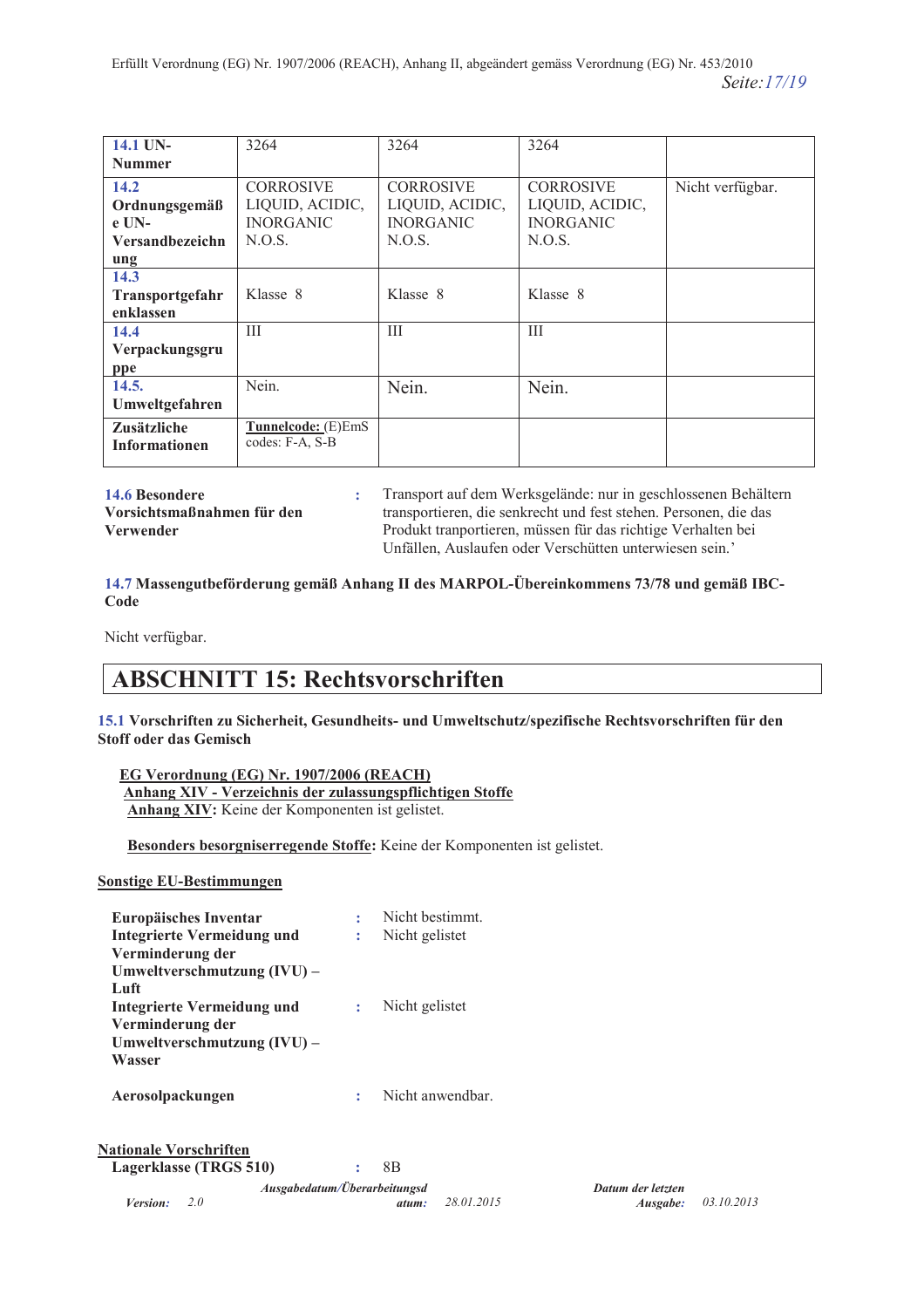| Störfallverordnung<br>Wassergefährdungsklasse<br><b>Technische Anleitung Luft</b> | ÷.<br>÷. | Nicht anwendbar.<br>WGK 2, wassergefährdend. Entsprechend dem Bewertungsmuster<br>der Kommission zur Bewertung wassergefährdender Stoffe (KBwS)<br>sollen Wassergefährdungsklassen Sicherheitsvorkehrungen für den<br>Umgang mit technischen Produkten in Anlagen ermöglichen. Sie<br>sind nicht für Kleingebinde (Haushaltspackungen) gedacht.<br>Nummer 5.2.5: 99.9 % |
|-----------------------------------------------------------------------------------|----------|-------------------------------------------------------------------------------------------------------------------------------------------------------------------------------------------------------------------------------------------------------------------------------------------------------------------------------------------------------------------------|
| <b>AOX</b><br><b>Bemerkung</b>                                                    | ÷<br>٠   | Nicht verfügbar.<br>Keine weiteren Angaben.                                                                                                                                                                                                                                                                                                                             |
| <b>Internationale Vorschriften</b>                                                |          |                                                                                                                                                                                                                                                                                                                                                                         |
| Chemiewaffenübereinkommen,<br>Liste-I-Chemikalien                                 |          | Nicht gelistet                                                                                                                                                                                                                                                                                                                                                          |
| Chemiewaffenübereinkommen,<br>Liste-II-Chemikalien                                |          | Nicht gelistet                                                                                                                                                                                                                                                                                                                                                          |
| Chemiewaffenübereinkommen,<br>Liste-III-Chemikalien                               |          | : Nicht gelistet                                                                                                                                                                                                                                                                                                                                                        |
| 15.2 Stoffsicherheitsbeurteilung                                                  | ÷        | Diese Produkt enthält Substanzen, für die noch Stoffbewertungen<br>erforderlich sind.                                                                                                                                                                                                                                                                                   |

# **ABSCHNITT 16: Sonstige Angaben**

| Abkürzungen und Akronyme | $ATE = Schätzwert$ akute Toxizität                                |
|--------------------------|-------------------------------------------------------------------|
|                          | AISE = Association Internationale de la Savonnerie, de la         |
|                          | Détergence et des Produits d'Entretien, Internationalen Verbandes |
|                          | der Hersteller von Wasch-, Pflege- und Reinigungsmitteln'         |
|                          | CLP = Verordnung über die Einstufung, Kennzeichnung und           |
|                          | Verpackung [Verordnung (EG) Nr. 1272/2008]                        |
|                          | $DNEL = Algebra$ Nicht-Effekt-Grenzwert                           |
|                          | DMEL = Abgeleiteter Minimaler-Effekt-Grenzwert                    |
|                          | $EUH-Satz = CLP-specificischer Gefahrenhinweis$                   |
|                          | $PBT =$ Persistent, bioakkumulierbar und toxisch                  |
|                          | PNEC = Abgeschätzte Nicht-Effekt-Konzentration                    |
|                          | $RRN = REACH Registeriernummer$                                   |
|                          | $vPvB =$ Sehr persistent und sehr bioakkumulierbar                |
|                          |                                                                   |

## <u>**Verfahren zur Ableitung der Einstufung gemäß der Verordnung (EG) 1272/2008 (CLP/GHS)**</u>

| Einstufung                | <b>Begründung</b>       |
|---------------------------|-------------------------|
| Met. Corr. 1, H290        | Auf Basis von Testdaten |
| Skin Corr./Irrit. 1, H314 | Rechenmethode           |
| Eye Dam./Irrit. $1, H318$ | Rechenmethode           |

| Volltext der abgekürzten H-Sätze | ÷     | H302 Gesundheitsschädlich bei Verschlucken.                     |                        |
|----------------------------------|-------|-----------------------------------------------------------------|------------------------|
|                                  |       | H400 Sehr giftig für Wasserorganismen.                          |                        |
|                                  |       | H411 Giftig für Wasserorganismen, mit langfristiger Wirkung.    |                        |
|                                  |       | H412 Schädlich für Wasserorganismen, mit langfristiger Wirkung. |                        |
|                                  |       | H318 Verursacht schwere Augenschäden.                           |                        |
|                                  |       | H319 Verursacht schwere Augenreizung.                           |                        |
|                                  |       | H290 Kann gegenüber Metallen korrosiv sein.                     |                        |
|                                  |       | H314 Verursacht schwere Verätzungen der Haut und schwere        |                        |
|                                  |       | Augenschäden.                                                   |                        |
|                                  |       | H314 Verursacht schwere Verätzungen der Haut und schwere        |                        |
|                                  |       | Augenschäden.                                                   |                        |
| Ausgabedatum/Überarbeitungsd     |       | Datum der letzten                                               |                        |
| Version:<br>2.0                  | atum: | 28.01.2015                                                      | 03.10.2013<br>Ausgabe: |